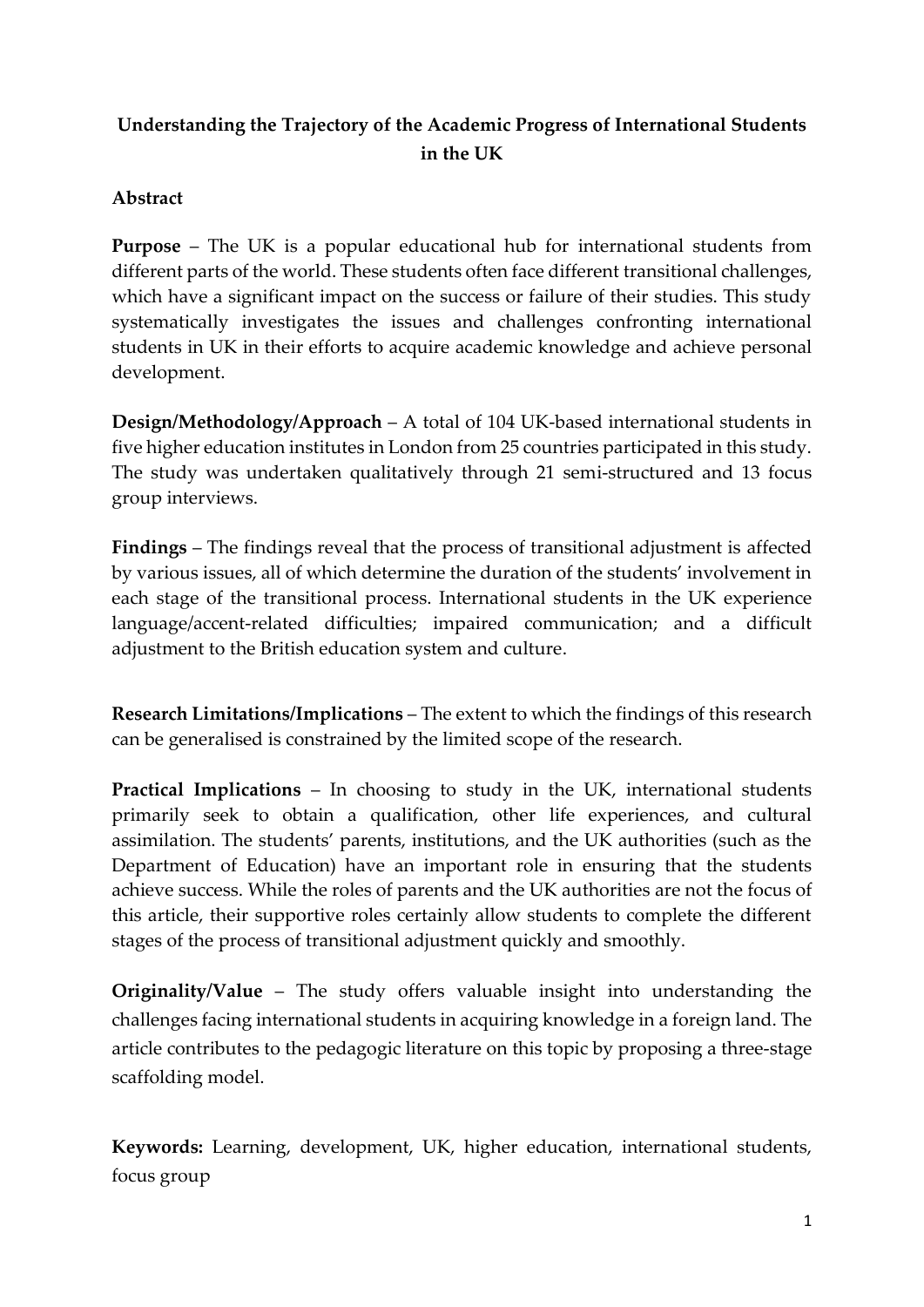## **Introduction**

Global higher education (HE) is attractive, and the need for the cross-cultural movement of learners in search of the highest quality HE will remain important for a long time. The UK education system is considered to be one of the best in the world (Lomer et al., 2016), hence the regular influx of international students from different parts of the world, who have turned the UK into a popular and important educational hub (see Figure 1). The international student often experiences the phenomenon of border crossing as they change from one cultural milieu to another, making the necessary adjustments to achieve success in the new domain.

These students must adjust to their new host cultures; however, they also bring with them the cultural values of their formative years. Although their main and ultimate consideration is often educational and qualifying attainment, the required sociocultural adjustments transcend education. The lines between the definitions of education, culture, and values at the point of the transition are blurred and often indistinguishable as they all have a significant impact on the success or failure of their studies.

This article investigates the issues and challenges confronting international students in the UK in their efforts to acquire academic knowledge and personal development. We adopt the combined definition of an 'international student' as a student who is enrolled in a UK HE institution (HEI) undertaking an undergraduate or postgraduate course and is not a UK citizen, refugee, immigrant, member of an European Union (EU) state, or permanent UK resident (Al-Quhen, 2012; Lillyman and Bennett, 2014).

According to the UK Council for International Student Affairs (UKCISA, 2017), 80% of all students who studied in HE in the UK in 2015/2016 were from the UK (home students), 6% were from other EU countries, and 14% were from the rest of the world. Cumulatively, a total of 438,010 international students studied in the UK in that academic year (UKCISA, 2017), a significant increase compared with the previous academic year. While international students accounted for between 13.4% and 15% of the total UK HEIs' population, among which the biggest share (12%) came from China (King et al., 2010). They also contribute one-third of the total income of UK universities (Brown and Holloway, 2008).

Lillyman and Bennett (2014) identified several other benefits of international students, for the host country as well as for the students. Furthermore, because many sources tend mainly to review the negative perspectives of international students, positive experiences are often lost within the literature. Their presence in the UK contributes considerably to the academic, social, and financial health of most HEIs and, indeed, the larger economy (Largo, 2003).

Ultimately, the intention of the UK education system is to help students (regardless of their origin) acquire knowledge and expertise and to become progressively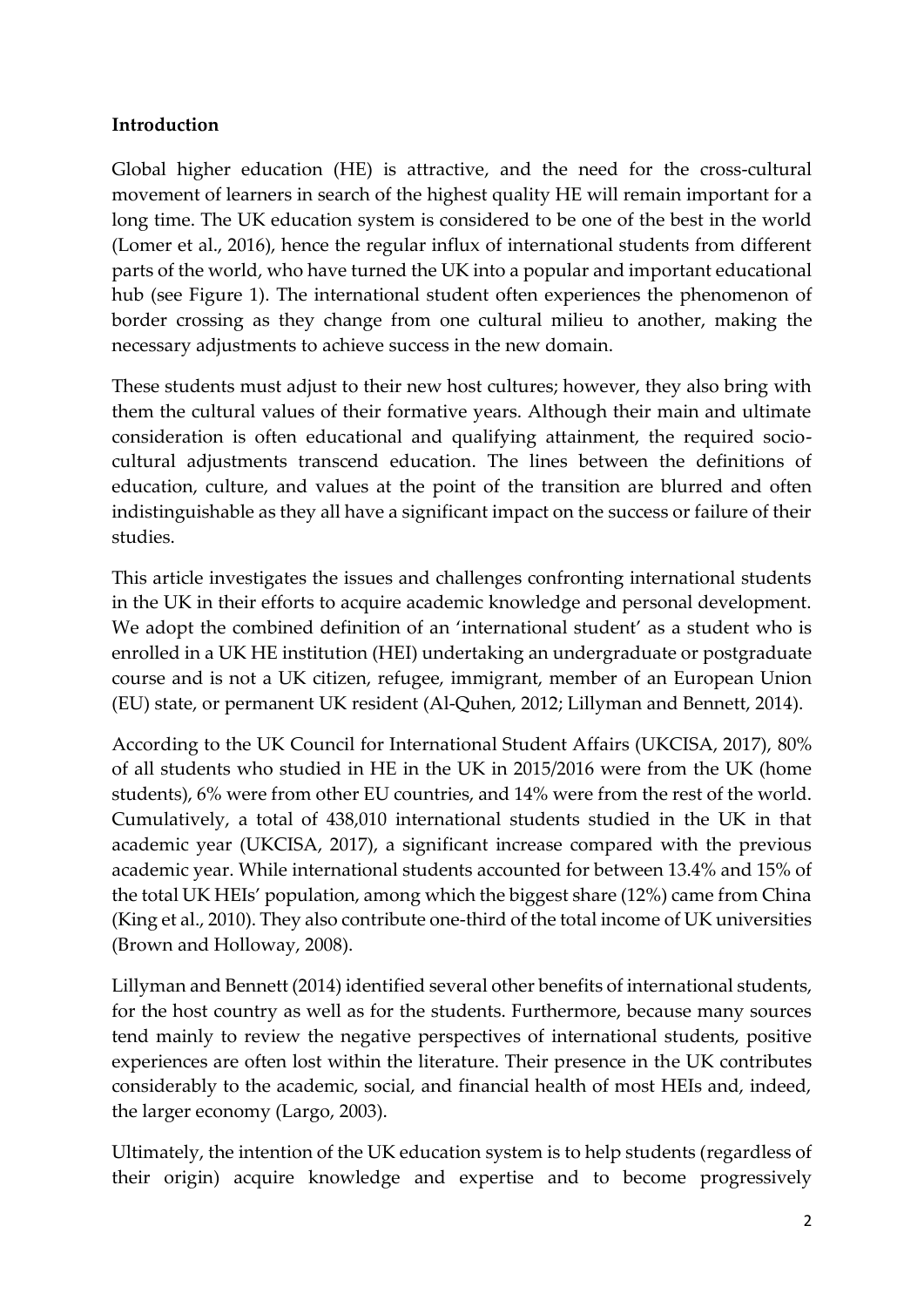independent during and after their academic adventures in the UK. In order to achieve these lofty objectives, students are required to be engaged in both academic and nonacademic activities (Astin, 1993; Ma and Wen, 2018). These activities are educationally purposeful, and they include events inside and outside of the classroom (Pascarella and Terenzini, 1991).

Studies that have examined the adjustment process of international students have focused on both their academic performance and their social and emotional adjustment. The presence of a significant overlap between these processes means that the studies do not distinguish between the two spheres of the students' lives in empirical investigations. From an academic perspective, international students are characterised by their high intellectual ability and high level of motivation which, with appropriate mentoring and support, can assist them in overcoming the challenges associated with academic achievement (Boylan, 2002; Idris et al., 2019).

They are also more engaged than home students in their studies (Andrade, 2006). Morrison et al. (2005) noted that there is no evidence that this group of students performs worse than home students. The extant studies that have focused on the academic performance of international students have found that the perceived importance of learning success to their family, their English writing ability, and social communication with their compatriots are significant predictors of academic achievement. It has also been reported that Chinese students specifically have a less active learning strategy than others, and that there is no evidence to indicate that this negatively affects their academic achievement (Li et al., 2010).

Therefore, there is a lack of conclusive evidence on the range of issues and challenges that international students face and the appropriate policy responses by HEIs and various support units for international students. In the light of the recent Brexit vote, the ongoing Brexit negotiations, and the widespread anti-immigration tone among the British population, a study providing empirical evidence regarding international students is timely and valuable.

This article, therefore, is intended to stimulate further discussion and debate on the potential issues and challenges confronting international students in the UK in their efforts to acquire academic knowledge and personal development. It also proposes solutions that could make their learning and development much easier and more successful. An empirical study of this nature has hitherto been rare in the literature, thus making this study timely and essential.

## **Learning and Cross-Cultural Issues**

One of the lofty objectives of HE is to develop students and make them complete human beings (Braskamp et al., 2009). Learning and development in HE is not only concerned with the academic and intellectual development of students, but also their intercultural competency/global learning and their moral, social, and physical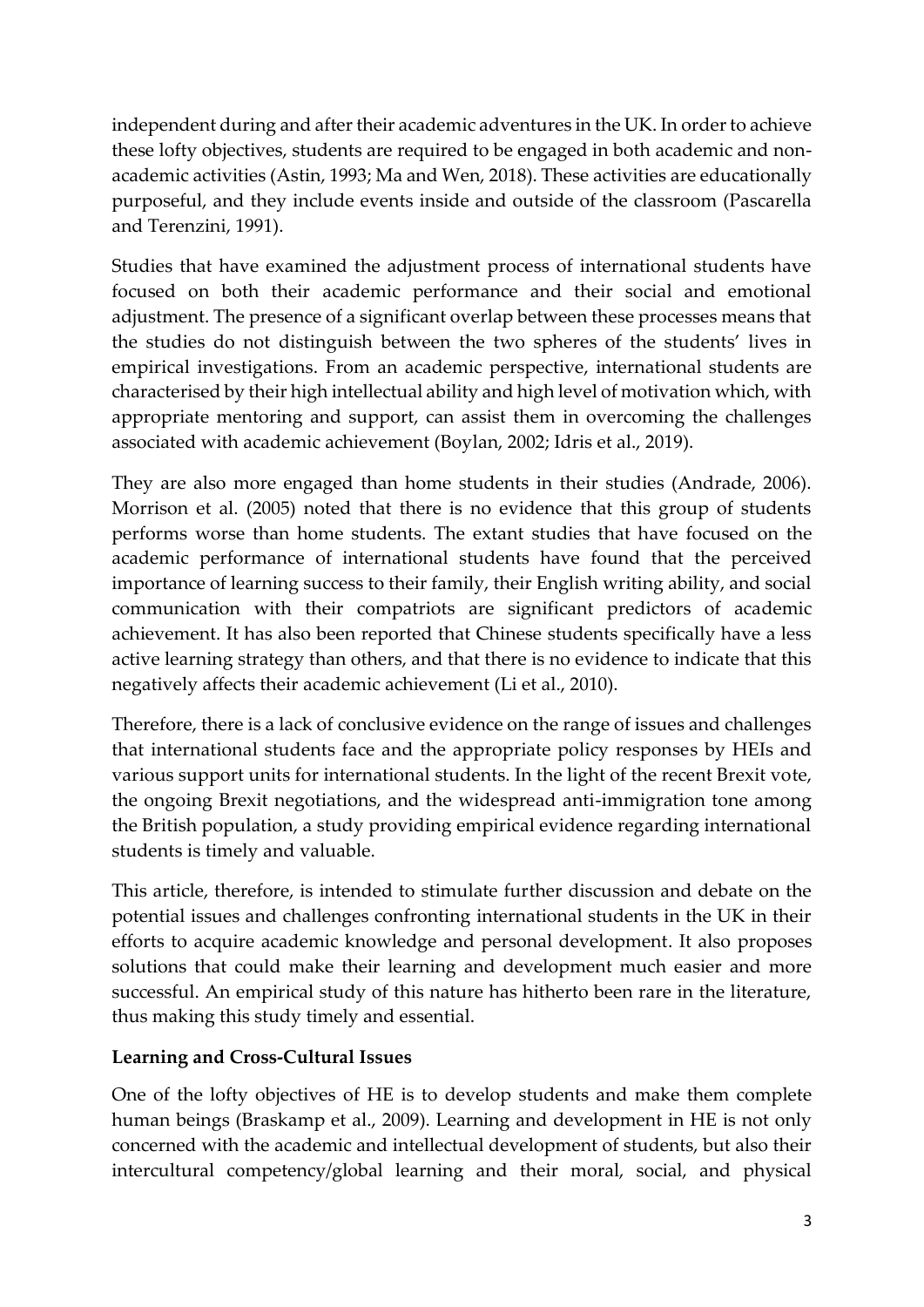development (Association of American Colleges and Universities, 2007; Musil, 2006; Yarosha et al., 2018; Cao et al., 2018). It has been argued that this holistic focus is the added value of HE, particularly in the UK (Braskamp et al., 2009). Learning and development emphasises both the internal and external growth and development of students (Deardorff, 2006; Deardorff and Arasaratnam-Smith, 2017). Students learn in diverse ways, and there is no one-size-fits--all learning approach.

However, learning patterns in HE across cultures are different (Smith and Paracka, 2018). A meta-analysis of the inventory of learning styles (ILSs) of two Asian countries (Sri Lanka and Indonesia) and one European country (the Netherlands) revealed that culture plays a significant role in the students' learning and metacognitive strategies and learning orientations (Marambe et al., 2012). The growth in student mobility means that a record number of students are traveling abroad for studies (especially the UK, see Figure 1), making the study of cross-cultural issues highly relevant.

The experience of studying abroad is gratifying and enriching (Marambe et al., 2012), but adaption to a new culture is challenging (Kemmis and Edwards-Groves, 2017). Most of the time, learning patterns, approaches, regulations, strategies, conceptions, and orientations can conflict with the method of learning that is in practice in universities abroad. For example, Wierstra et al. (2003) found huge differences in educational cultures between northern and southern Europe, as reported by international exchange students. Similarly, Biemans and Van Mil (2008) in their study of Dutch and Chinese students found that the Chinese students were disappointed in the Dutch learning culture, which stands at variance to what they are used to. These studies underline the importance of cross-cultural transition in the trajectory of the learning and development of international students.

Typically, learning is symmetrically presented in the dualism of either studentcentred learning or teacher-centred learning (O'Neil and McMahon, 2005). The teacher-centred approach is based on the model of an active teacher and a passive student (Mascolo, 2009). This approach is believed to involve lectures as a primary means of communication in the classroom. Conversely, student-centred learning is a pedagogical learning approach that emphasises a shift in focus and power from the teacher to the learner (Barr and Tagg, 1995). Student-centred leaning emphasises that knowledge is constructed by students and presents the teacher as a mere facilitator of learning rather than a presenter of information (Kember, 1997). The tenets of this approach align with the paradigm of andragogy, which describes learners as selfdirected and as resources for their own learning and that of others (Knowles, 1980; 1989).

Student-centred learning appears to be reflective of  $21<sup>st</sup>$  century society, which presents people with the opportunity to make choices (O'Neil and McMahon, 2005). This approach has, in most cases, been found to produce higher quality learning than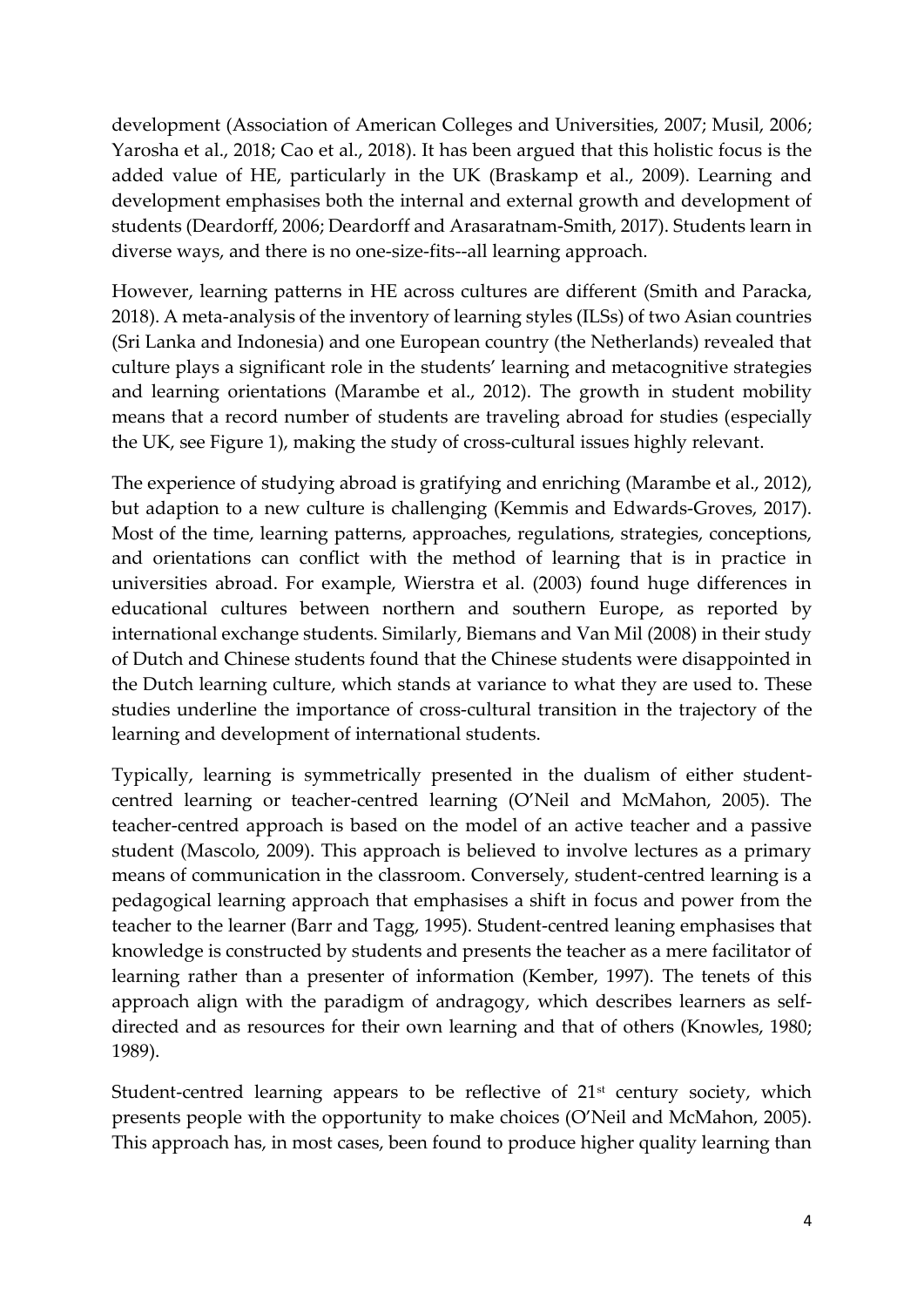the traditional teacher-centred approach (Sharan, 1990), and it is archetypal of the western/developed world's learning approach.

Many countries in Asia (China, Malaysia, Singapore, Vietnam, Japan, Thailand, Hong Kong, and Korea) have a Confucian heritage culture, which underpins and impacts considerably many aspects of the society including education and schooling systems. However, the importation of student-centred approach into these cultures without adequate consideration given to philosophical and cultural differences impede students' learning and developmental proficiencies (Thanh, 2014).

The diverse nature of students coming to study in the UK universities echoes the enormity of the challenges of cross-cultural learning in HE (Wettea and Furneaux, 2018). The task of addressing language differences, educational and pedagogical differences, reasoning patterns differences, high and low, and social contextual differences is by no means an easy one (Edmundson, 2007).

Another cross-cultural challenge is getting students from different cultural background to work together. For example, in the UK, Harrison and Peacock (2010) found that many domestic students felt negative about learning with international students. Similarly, Moore and Hampton (2015) found that many students prefer to work with those from their cultural background. Furthermore, Singaram et al. (2011) found occurrences of self-segregation by cultural background between students in collaborative tutorials in a problem-based learning environment.

Intercultural communication is crucial to individual development and success in an intercultural and pluralistic society (Bennett and Bennett 2004; Ploner, 2018). Due to the fast-growing phenomenon of the internationalisation of HE in UK HE (Quan et al., 2016), it is worthwhile to investigate the trajectory of the academic progress of international students in the UK. Questions, however, remain. What do international students think about the model of student learning and development in the UK? To what extent are these students receptive and consider the student-centred approach, highly favoured in the UK, to be beneficial?

## **Insert Figure 1 about here**

## **International Students and the Process of Transitional Adjustment**

The number of international students coming to the UK obtain degrees is growing exponentially (Higher Education Statistical Agency, 2018), with England being the preferred destination for many international students (see Figure 1). International students are a group of people from different countries who bring a diversity of cultures and educational backgrounds from their home countries to acquire academic knowledge and degrees in another country (Bevis and Lucas, 2007).

UK universities are reputable for their internationally recognised qualifications (British Council Report 2014), and they are the second most popular destinations in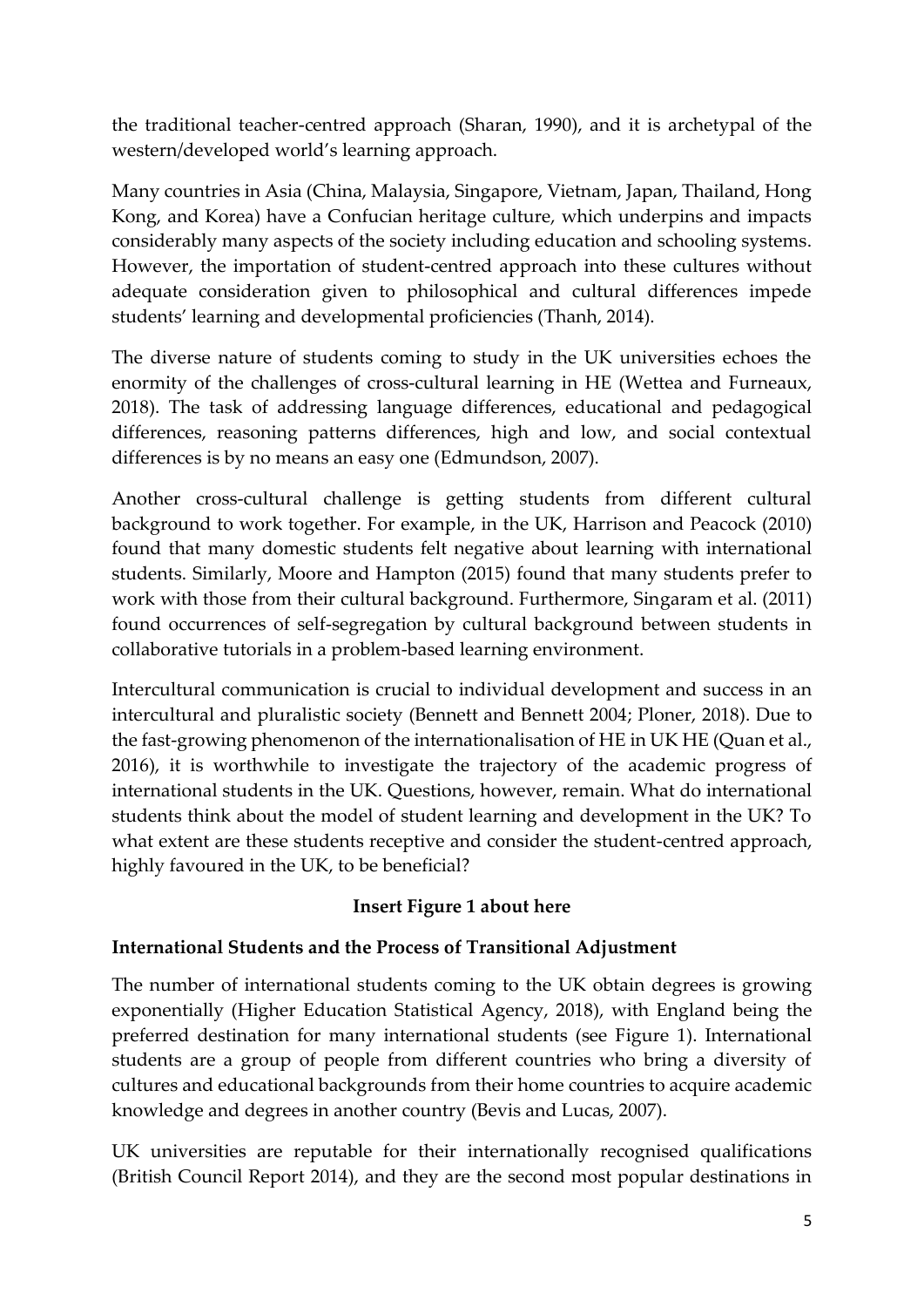the world for international students outside of the US (UK Council for International Student Affair [UKCISA], 2015). However, the excitement of studying in the UK is often shattered by the challenges that naturally arise in a new country/culture and academic environment.

Ejiofor (2010) highlighted the issue of collaborative and participative learning, which many international students often find challenging. Eringa and Huei-Ling (2009) argue that the academic and social integration of international students in HE is not only challenging, but also impacts their academic progress. This means that there is a negative relationship between academic performance and social adjustment (Mannan, 2007). Of great concern is that 35% of international students in the UK have been found to have developed mental issues due to the various challenges confronting them in their new environment (Atack, 2018). According to UKCISA (2015), academic transition remains one of the most critical challenges facing international students in the UK.

The gap in the literature on the topic of international students' transition to their host culture has been acknowledged by Quan et al. (2016) and Nada and Araujo (2017). However, empirical studies that look beyond the transitional process of a specific cohort (specifically Chinese students) are somewhat rare. The transitional process needs to be understood in the wider context of globalisation. This is because globalisation has proliferated cross-border collaborative education programmes (Heffernan et al., 2010; Nada and Araujo, 2017), a phenomenon that keeps the UK border open to thousands of students from across the globe every year (Tang and Nollent, 2007).

Furthermore, researchers have argued that studies that involve students from different cultures/countries are needed considering the dynamic and complex crosscultural transitions (Major, 2005; Zhou et al., 2008). A smooth transition to HE is crucial to students' learning and development (Pike and Harrison, 2011). While students often find the prospect of an academic sojourn in a foreign country exciting, the experience is usually constrained by uncertainty and disorientation in terms of adapting to the new culture(s) (Hellstén, 2002). Furthermore, many students find studying abroad and learning across different cultures difficult (Sluss and Ashforth, 2007).

It is, however, important to note that the process of adjustment in adapting to a new culture is not singular; rather, it develops in stages (Wu and Hammond, 2011). A tranquil transition is crucial for students' effective academic performance and selfdevelopment (Pike and Harrison, 2011). Existing models acknowledge that crosscultural transition is successive (Brown and Holloway, 2008).

Research is increasingly focusing on the issue of the academic adjustment of both international learners and teachers (Wang and Byram, 2011). The requirements of academic adjustment and the concept of learning vary across the world and the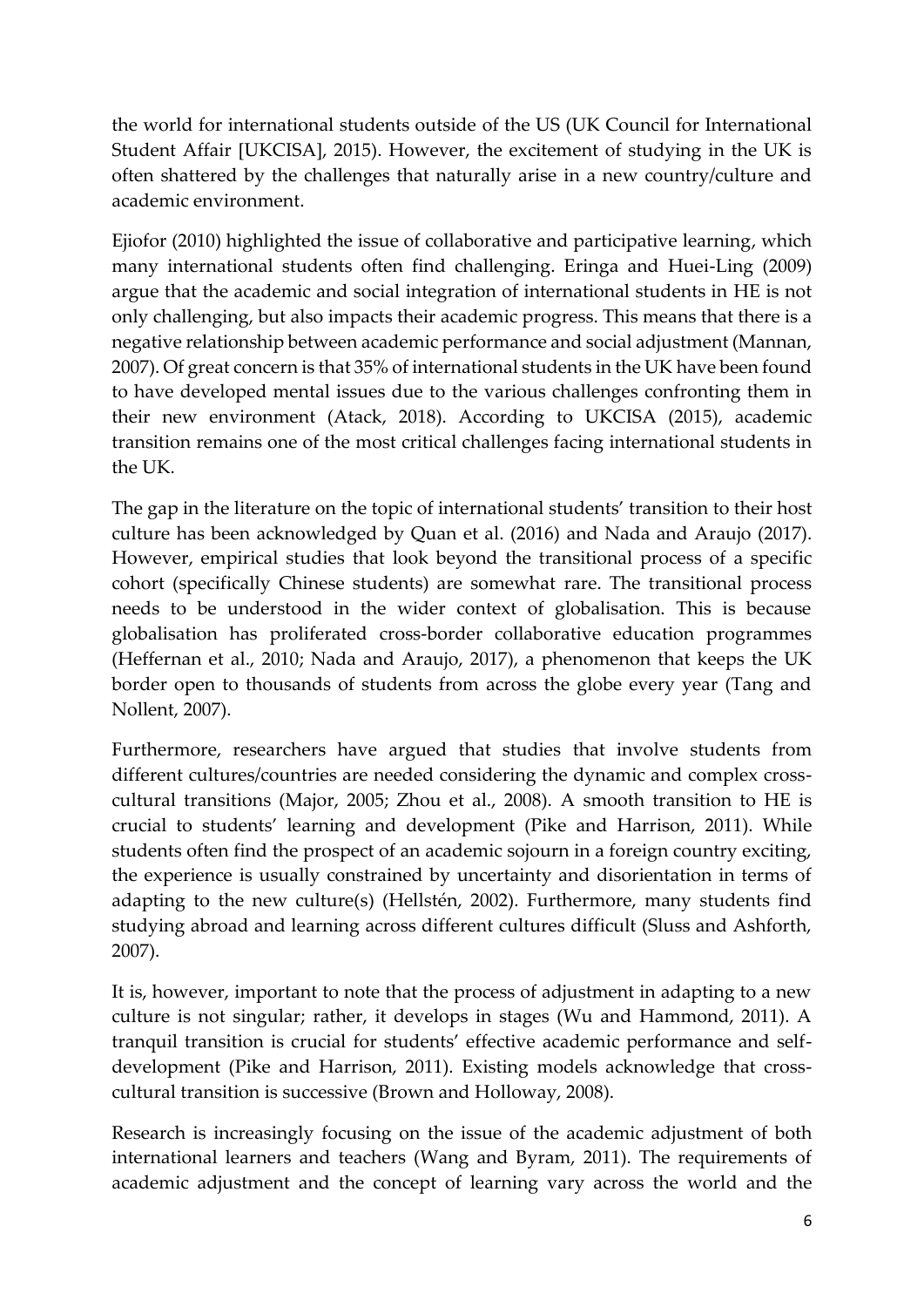argument and cultural justification for holding a particular position may equally vary (Nada and Araujo, 2017; Ploner, 2018). However, it has been suggested that British universities should adopt a culturally responsive pedagogy to accommodate international students who come from multiple backgrounds with different learning norms (Wang and Byram, 2011).

The idea that international students should view overseas study as an opportunity to experience new ways of learning is debatable. Biggs (2003) suggested that we should perhaps focus on the similarities between the education systems rather than the differences to bring out the best learning opportunities for students. Specifically, with respect to Chinese students, Wang and Byram (2011) argued that the evidence shows that they may initially be teacher-dependent, deferential to authority, lacking criticalthinking skills, and dependent on memorisation. However, they are aware of these challenges and can and do change.

## **Concept Model**

Based on the present study's findings, which drawn on students' experiences and previous studies (Brown and Holloway, 2008; Oberg, 1960; Torbiorn, 1994), this study identifies an empirical-based transitional stage model. This model projects students into new social and academic contexts. It builds on and extends the existing work on the contextualisation of students' experiences and perceptions. The proposed 'threestage' scaffolding model consists of (i) the stormy stage, (ii) the acclimatisation stage, and (iii) the functioning stage.

## **Insert Figure 2 about here**

Consistent with Borrett and Zysk's (2007) research, which found that international students are confronted with a range of challenges in their first study period in a new country, the current study's model proposes that international students struggle to transit to their new environment in the first stage. In the stormy stage, international students struggle to weather the storm of the new academic and social climate. They are exposed to a social and academic climate that is different to what they are used to in their native culture (Lamberton and Ashton-Hay, 2015; Shaheen, 2016).

There are two categories of students at this stage: (a) those who find both or either of the social and academic climates too difficult to weather and (b) those who quickly understand the new climates and get on well with them. Many students struggle at this stage, and this struggle often has a negative effect on their learning and development. During the acclimatisation stage, the students have, to a large extent, now come to terms with the fact that the social and academic climate is different to what they are used to in their native culture. They are now learning and getting used to the new climate.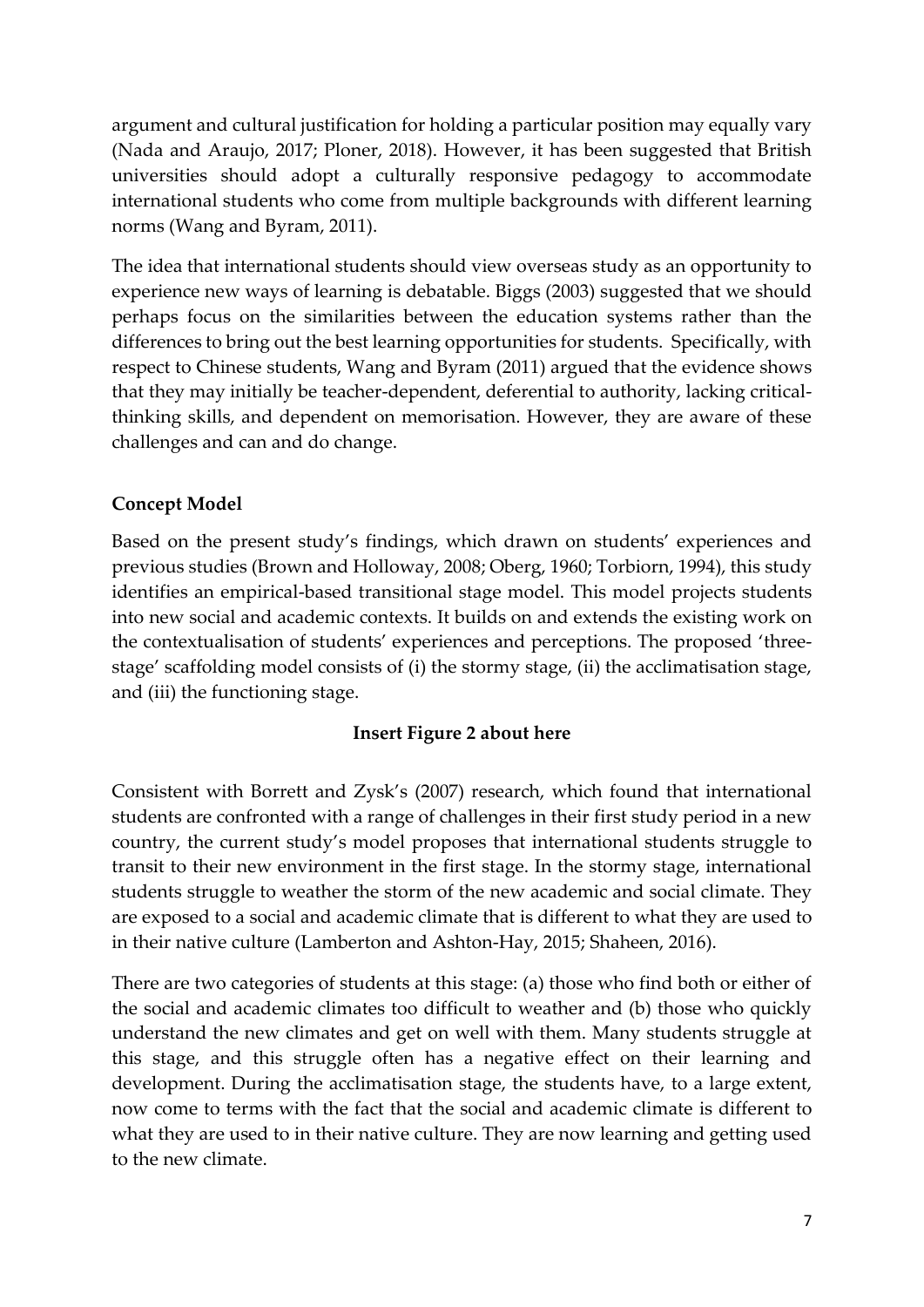Tinto (1987) described this phase as a stage in which international students let go of the ways and behaviour of the past and learn new methods that are suitable to the new environment. Not all students make it to this stage from the stormy stage. Students who are unable to make it to the acclimatisation stage due to the difficulties in terms of dealing with apparent challenges of the storming stage either leave university or retake the first semester. This depends on their academic performance and ability to cope. All students should aim to reach the functioning stage. The students should have now weathered the storms, be acclimatised to the new climate, be functioning, and be able to cope as well as their counterpart British students. Mushibwe (2009) argued that this a stage in which international students are stable and are well integrated into the new system/climate. For example, international students on masters' or undergraduate programme should aim to reach the functioning stage at about eight weeks into the programme. This will enhance their learning and academic success.

Ryan (2011) made a strong argument about the problematisation of international students. She argued that western academics need to move beyond this problematisation and begin to see international students as a source of internationalisation for universities: 'in truly internationalised and transcultural learning environments, everyone is "international," and global knowledge and skills become available to all' (p. 644). With an increasing number of international students choosing other European destinations (the most popular choice being The Netherlands, Germany, Austria, France, Spain, and Italy) where many universities provide studies in English and due to the threats associated with the UK's exit from the EU, it is only a matter of time before British universities begin to feel the pressure of a lower level of recruitment students.

The UK Higher Education Academy's Teaching International Students (TIS) project aims to address this challenge (Ryan, 2011). Recently, it has been said that internationalisation is a much broader project than the narrow prism of international students (Jones, 2009). It is more about providing an international learning experience beyond exporting education so that global citizens who will commence and continue their careers with enthusiasm in all parts of the world are created (Healey, 2017).

For example, the notion of critical thinking and criticality in writing is often taken as the norm in HE in the West. Most international students are unlikely to have a full understanding or appreciation of this important western education value when they arrive for their studies. Hammersley-Fletcher and Hanley (2016) examined the importance of critical thinking in HE in the UK with specific reference to international students. They suggested that there needs to be a shift in policy and practice with regard to how academics understand and promote critical thinking in academic work.

Apart from the key role of tutors in guiding international students and supporting them on both academic and sometimes pastoral levels, home students also play an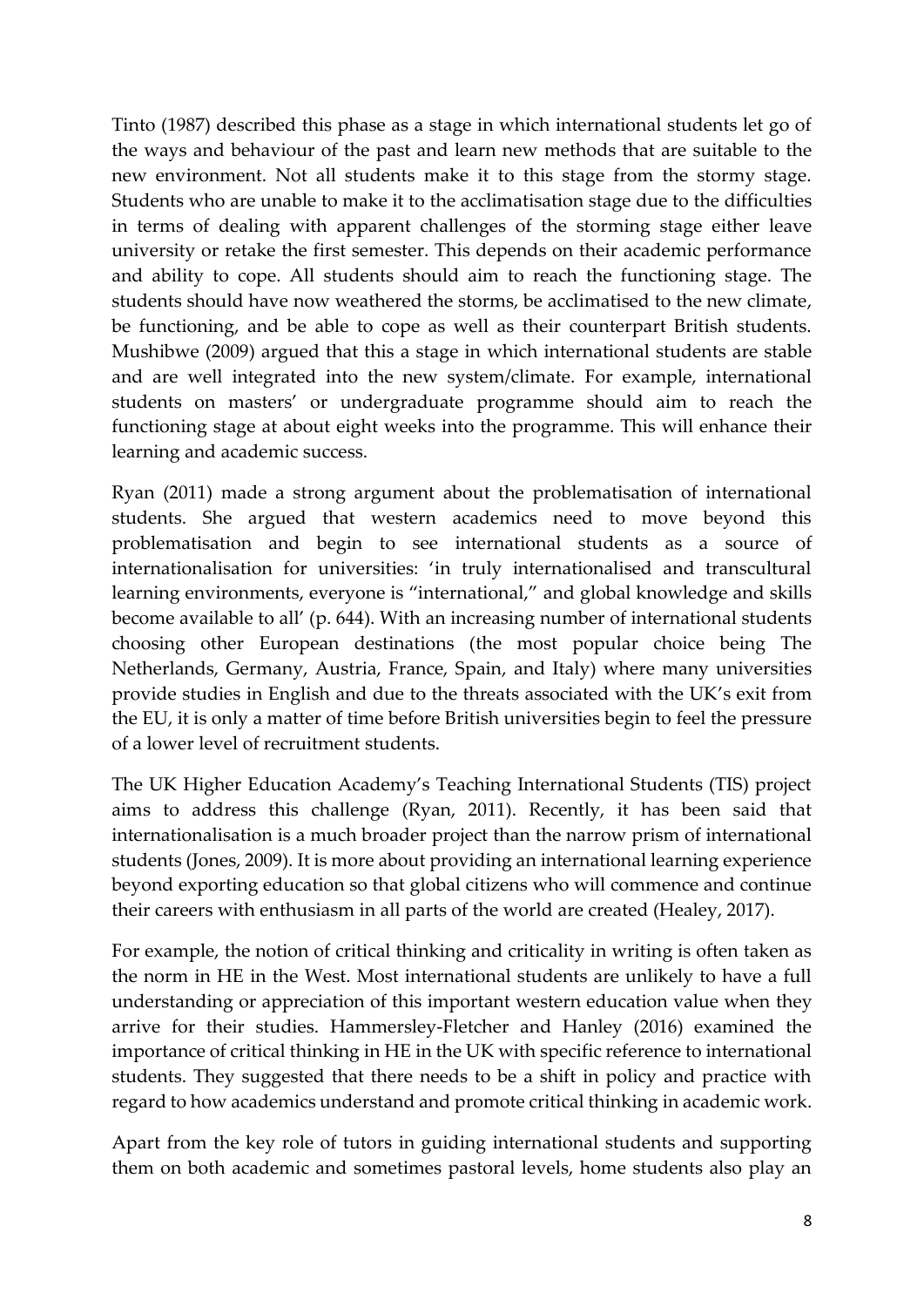important role in the academic journey of international students. Harrison and Peacock (2010) found that home students perceive the presence of international students as a threat to their academic success and group identity, specifically regarding academic learning in class and on the social front outside of the classroom. This can even lead to passive xenophobia among the majority (Harrison and Peacock, 2010).

The diversity of the student population, in which many UK universities take pride, has not led to diversity in interactions (Haines, 2007). This may be a threat to the longterm sustainability of the internationalisation of HE in the UK and beyond before it can become positive, meaningful, and non-threatening (Harrison and Peacock, 2010). Considering the transitional stages discussed earlier, this article investigates the potential issues and challenges confronting international students in the UK in their efforts to acquire academic knowledge and personal development. Are the processes of transitional adjustment and the ability to cope the same for all international students? Are the issues and challenges also the same across the board? How long does it take to get to the functioning stage? This research aims to investigate and answer to all these questions.

#### **Method**

Birkinshaw et al. (2011) argued that a multicultural group is a particularly complex phenomenon that should be studied and interpreted through qualitative studies. This holds true for the present study, which considers international students from different countries and cultural backgrounds. We used a multi-method qualitative approach. This approach encourages the use of multiple data sources (Saunders et al., 2012), which is essentially a mixture of semi-structured interviews and focus groups. A focus group is particularly useful for exploring in-depth, qualitative information in terms of the participants' thoughts, feelings, experiences, attitudes, and perceptions relating to the relevant concept or phenomenon (Sherraden, 2001).

Four universities in central London were chosen for this study. The selection of these universities was informed by the number and diversity of international students studying in them. The researcher paid careful attention to ethical considerations. The participants were informed of the purpose of the research and their unreserved right to end their participation at any stage of the study. Two datasets were carefully investigated, with specific attention given to the issues elucidated above.

The first dataset is formed of information taken from focus group interviews with 104 international students from 25 countries (Table 1). There were 13 rounds of focus group discussions, with eight participants in each session. Each session lasted about 75 minutes. Participants were purposively grouped according to their availability, and each session started by discussing the transitional period (Patton, 2002). The moderator (facilitator), however, ensured that the purpose of the exercise was not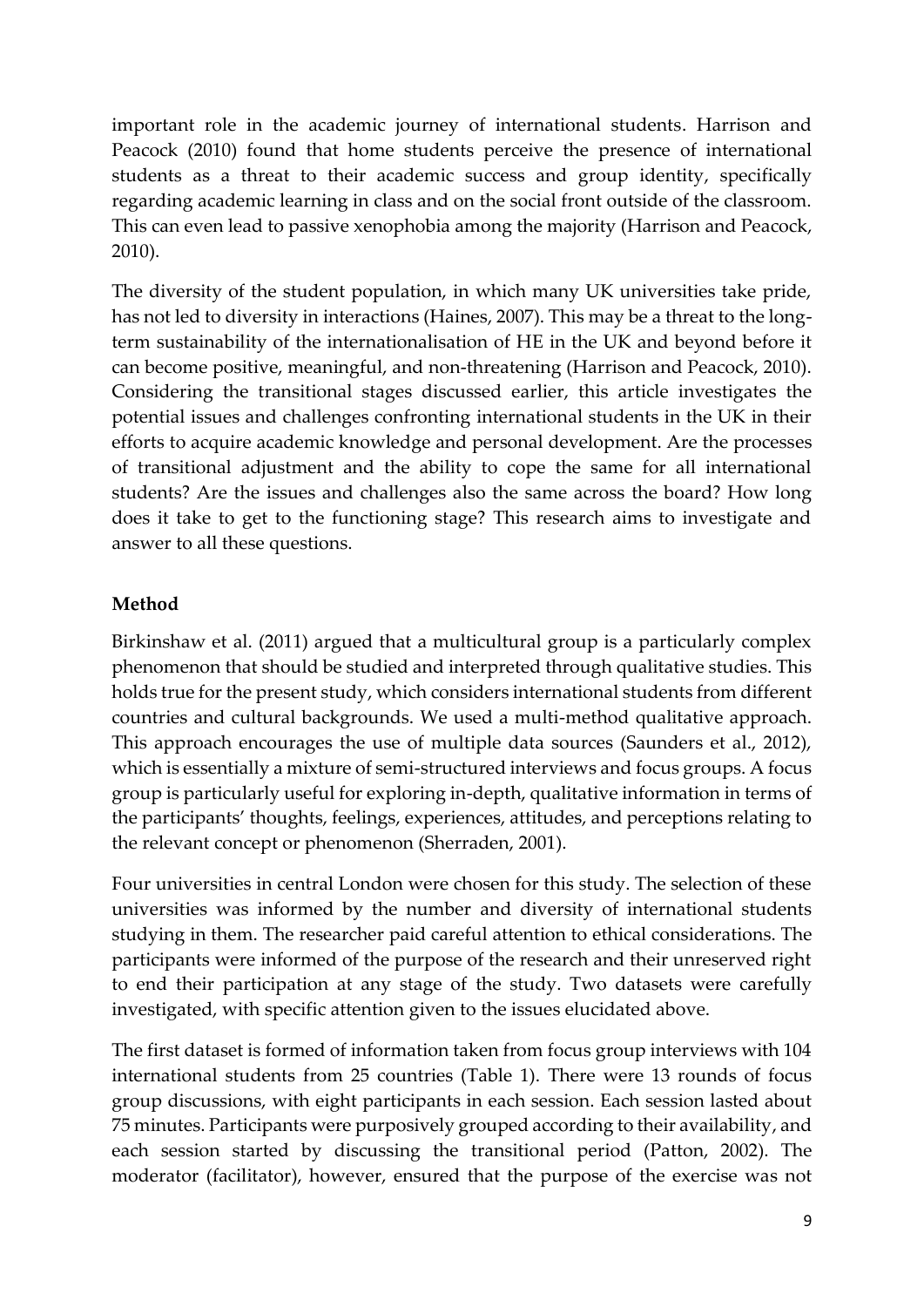defeated (Silverman, 2006). Focus groups help in gaining diverse but congruent views, which interviews might not provide (Bryman, 2012). It is an 'information-rich' tool that is pertinent for achieving 'data saturation' (Krueger and Casey, 2000, p. 25). Focus groups further encourage participants to give genuine information unwittingly through its interactive mechanism, which increases validity (Bloor et al., 2001).

The second dataset is formed of information taken from in-depth semi-structured interviews with 21 lecturers (13 male, 8 female) with a vast experience in teaching in HE. Their age ranged between 36 and 56 years old and they reported an average of 12 years of working experience. The lecturers were interviewed individually at different times and places. The interviews lasted between 45 and 60 minutes. Semi-structured interviews permits flexibility and also enable the identification of the voice inflections, emotions, and body language of the interviewees (Saunders et al., 2012), especially when dealing with important issues (Okpu, 2016). As noted by Bryman (2012), the use of semi-structured interviews enables us to gather rich data that is vital to the achievement of the research's aim and objectives. As a two-way communication process, the data gleaned from this exercise gave us the platform to ask more questions based on the reactions of the participants concerning what can be regarded as a significant response.

Both datasets were digitally recorded and transcribed verbatim almost immediately after the interviews. Interview times and dates were confirmed via email, and all the participants were happy to participate in the study. Consent forms stating the purpose of the study and giving information regarding the benefits of the study were provided prior to beginning the interview sessions. The participants were required to complete the consent forms, thereby demonstrating their agreement to participate in the study.

All of the interviews were conducted in English. Eight respondents participated in each session of the focus group interviews. Semi-structured interviews were conducted on one-to-one basis with the participants. Furthermore, in order to ensure that the participants would speak freely, they were assured that their names, institutes, and comments would remain anonymous. Following the principle of induction, the interviews began with open questions, allowing the participants to share their subjective views on the relevant issues. Furthermore, in order to accommodate the participants' rich experiences and thoughts, the order of questions was maintained as flexible. The interviewers also remained open to new themes throughout the process, as recommended by Myers (2008). Data saturation was realised when emerging themes and motifs seemed recurrent (Glaser and Strauss, 1967) in the semi-structured and focus group interview sessions.

However, a brief session was held before every interview in order to gather the participants' background information. The main questions addressed to the focus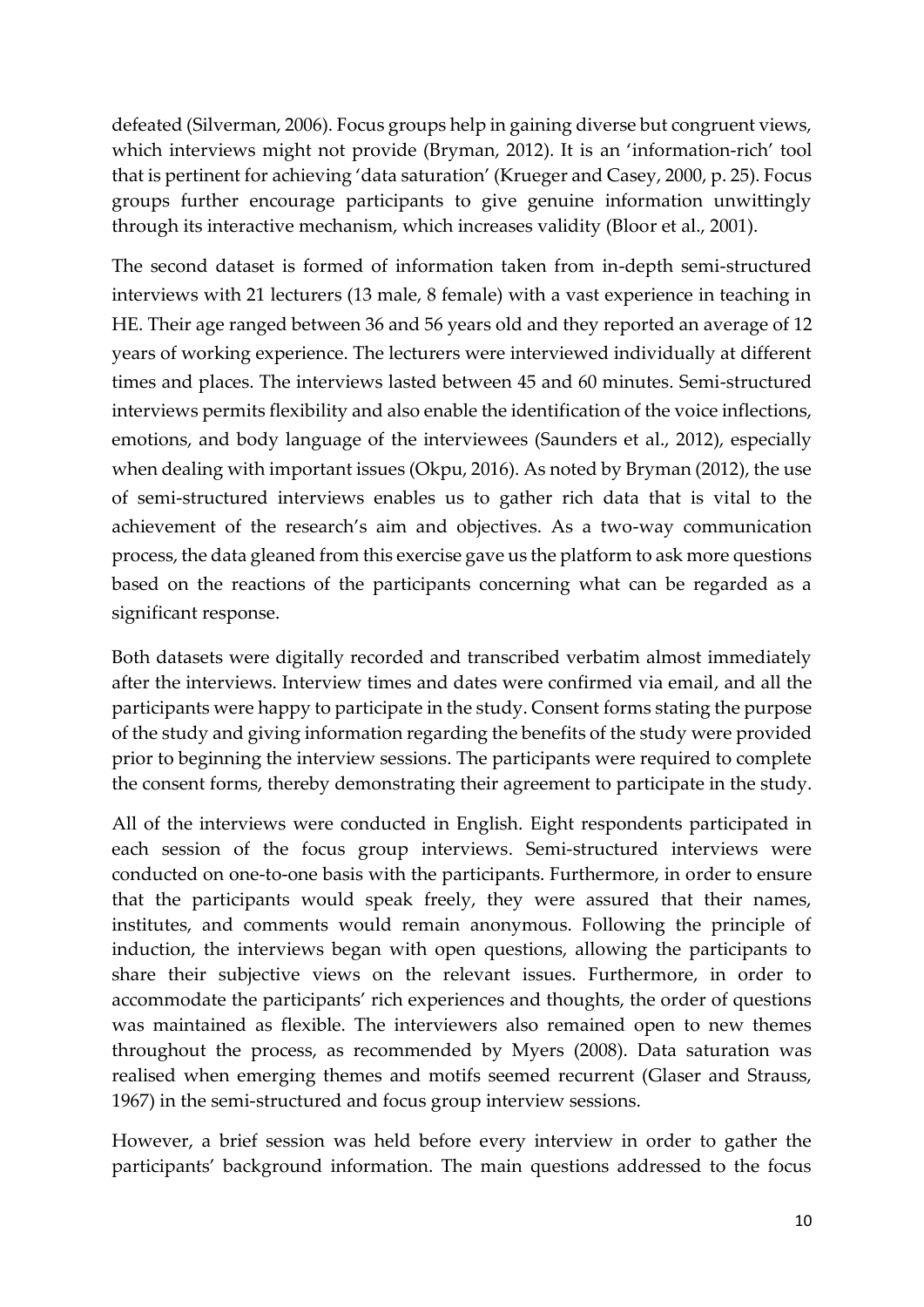group were (a) what are the issues and challenges confronting you in terms of your learning and development? (b) how do you cope with these issues and challenges? The main questions addressed to the lecturers in the semi-structured interviews were: (a) what do you think the issues and challenges confronting international students in terms of their learning and development are? (b) How do you think these issues and challenges can be overcome?

#### **Insert Table 1 about here**

A total of 104 students from 25 different countries took part in the focus group interviews, with their ages ranging between 17 and 32 years old. They were enrolled in foundation, undergraduate, and postgraduate programmes in their respective places of learning. The focus group participants were classified in no particular order, segregation or restriction. The open focus group membership ensures participant membership of each group is rich, diverse, and multicultural. This approach is a beneficial learning process for members of each group who by virtue of the diverse membership may learn from each other.

## **Data Analysis**

The data analysis approach chosen for this study was an inductive approach (Glaser and Strauss, 1967). Using an 'open coding' technique (Strauss and Corbin, 1998), all the transcripts were carefully studied to identify the recurrent themes across them all. This process ensured that the themes were logically selected and that they were guided by inductive epistemology (Gerson and Horowitz, 2002). The coding was predominantly undertaken by the first author, with the emerging themes being frequently and intensely discussed with the second author during the entire process of data analysis.

After the coding process was finalised, the findings were crosschecked thoroughly by three of the authors again. An additional reliability check was undertaken by the fourth authors and an independent research assistant. This was done to ensure the consistency and reliability of the study. This check was then compared with the coding undertaken by the first author, based on the same set of transcripts. A satisfactory level of reliability was achieved. Subsequently, reports on the themes were prepared.

## **Findings**

Across the dataset, the following major themes were found to be overwhelmingly recurrent: language/accent difficulties; impaired communication; and adjustment to the nature of the British education system (including the teaching style and the university system itself), culture, transport system, food, and weather.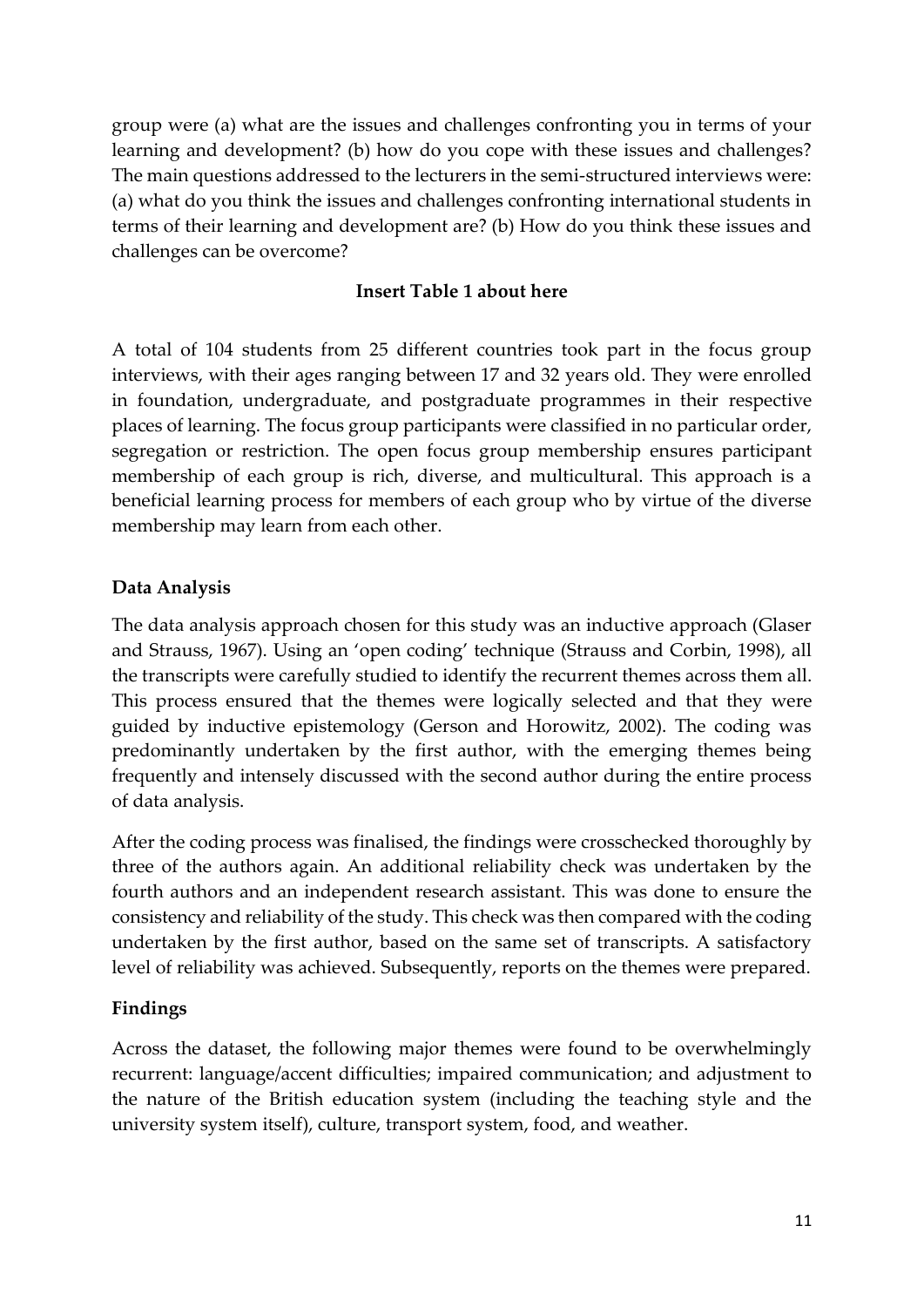#### **Language/Accent Difficulties**

An overwhelming majority (92%) of the participants mentioned, during the focus group interview, that they have struggled with the language barrier since they came to the UK to study. The participants complained about the regularity at which they are required to speak the English language and its impact on their learning. The following comments typify their shared experiences ('FGP' refers to 'focus group participant'):

I am struggling with the language. I have to speak it at all time….at school, on the bus, in the shop, almost everywhere. It's really difficult (FGP1).

Language, for me, is the main issue. Lessons, instructions, coursework, presentations, and exams are all given in the English language. I speak very little English, which reduces my understanding (FGP2).

Participants also commented on how their inability to speak and understand English fluently inhibits their participation in class activities:

My involvement in the class and learning activities is often curtailed by my inability to speak and understand the English language…or, I should say, I understand, but a little (FGP3).

Most of the time, I find it rather difficult to share experiences and opinions, or express myself in class, because I can't speak English properly…my roommates also have the same problem. This is our third month in the UK, and we are struggling to cope (FGP4).

In line with these findings, Peters (2010), Robertson et al. (2000), and Yarosha et al. (2018) argued that international students studying in foreign cultures are often confronted with linguistic challenges, which in many cases, negatively affect their academic performance.

As well as the language itself, many participants also commented on the difficulties involved in understanding the British accent. There are three categories of students here: (a) those who have difficulties understanding the English language, (b) those who have difficulties in understanding British accents, and (c) those who fall into both of the previous categories. The participants said:

I can say that I have a little understanding of the English language. However, since I arrived in England, it seems to me that the English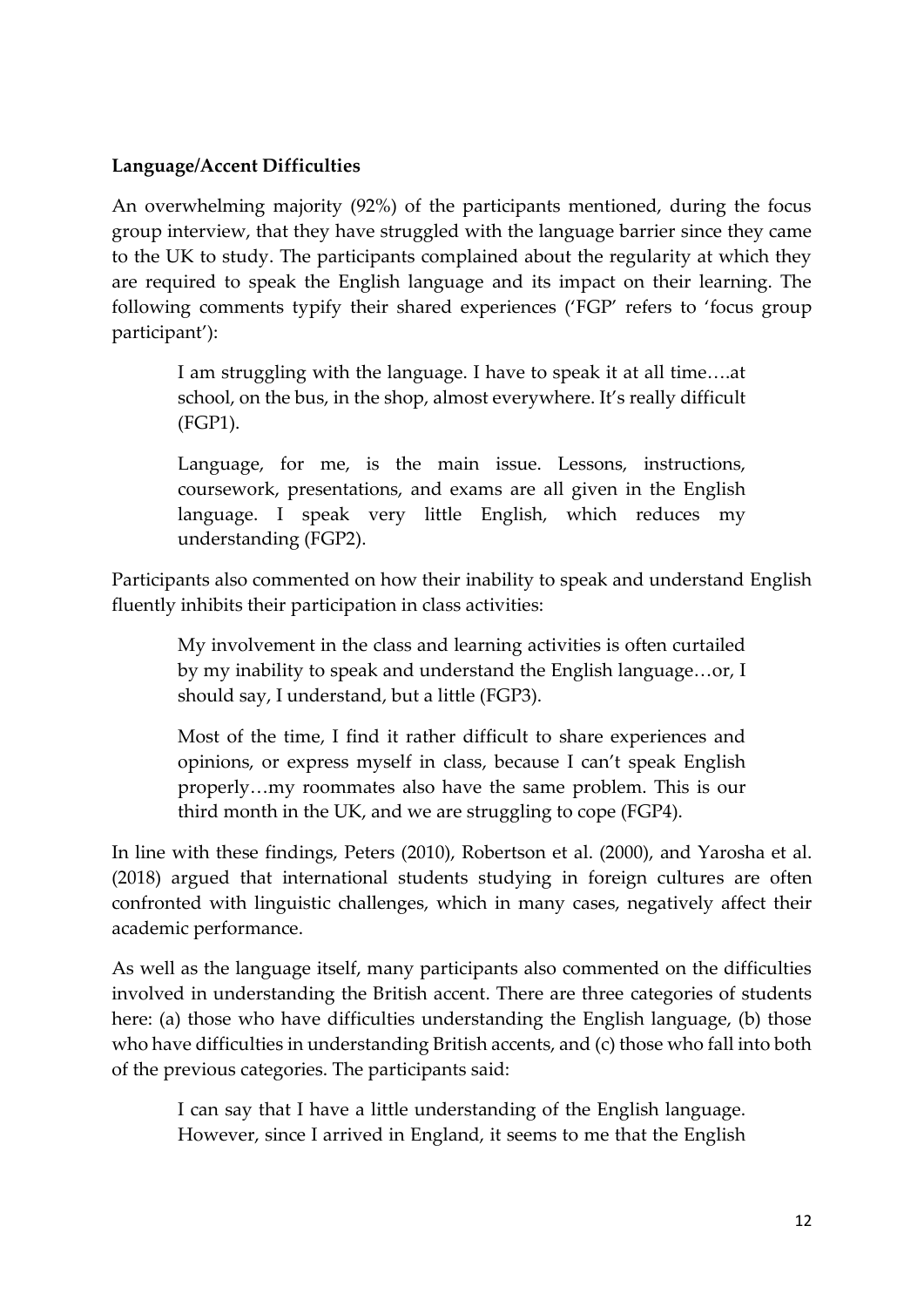they are speaking is different from the one I understand…I always struggle to understand the accents (FGP5).

My first three months were difficult. Understanding people at school, in shops, on the Tube, or on the bus was problematic…it's now better (FGP6).

Norman (2017) argued that the accent spoken by native English speakers could impact the communicative competence of international students. Other participants commented:

I did not understand what the teacher was saying. The accent was really difficult to understand. Same thing in other places like the church, shop…so, I was just staying indoors. That lasted for like two months. It is not perfect now, but it is better (FGP7).

I just arrived five weeks ago, and I am still struggling with the language and the accent. Everything seems like magic to me at the moment (FGP8).

The above statements represent the overwhelming majority (92%) of the focus group participants' comments. Furthermore, the lecturers (who participated in the face-toface semi-structured interviews) also commented that language and accents remain a big issue for students, specifically international students from non-English speaking countries. One lecturer commented:

Students from English-speaking countries have no issue with the language. They may find the accent somewhat strange, but they are quickly adaptable. However, the story is different for students from non-English-speaking countries – the language and the accents are both issues (Participant A).

Another participant mentioned that students from francophone countries and some countries in Asia often struggle with understanding the English language and the British accent. She commented:

Students from francophone countries and some part of Asia found the English language and the British accent problematic. My concern, over the years, and this is different for different students, has been: how quickly can these students learn the English language and get used to the British accents? (Participant B).

Tiffany (2012) argued that international students may have problems when communicating with British locals due to various accents, which may affect the learning process of the students. Another participant said: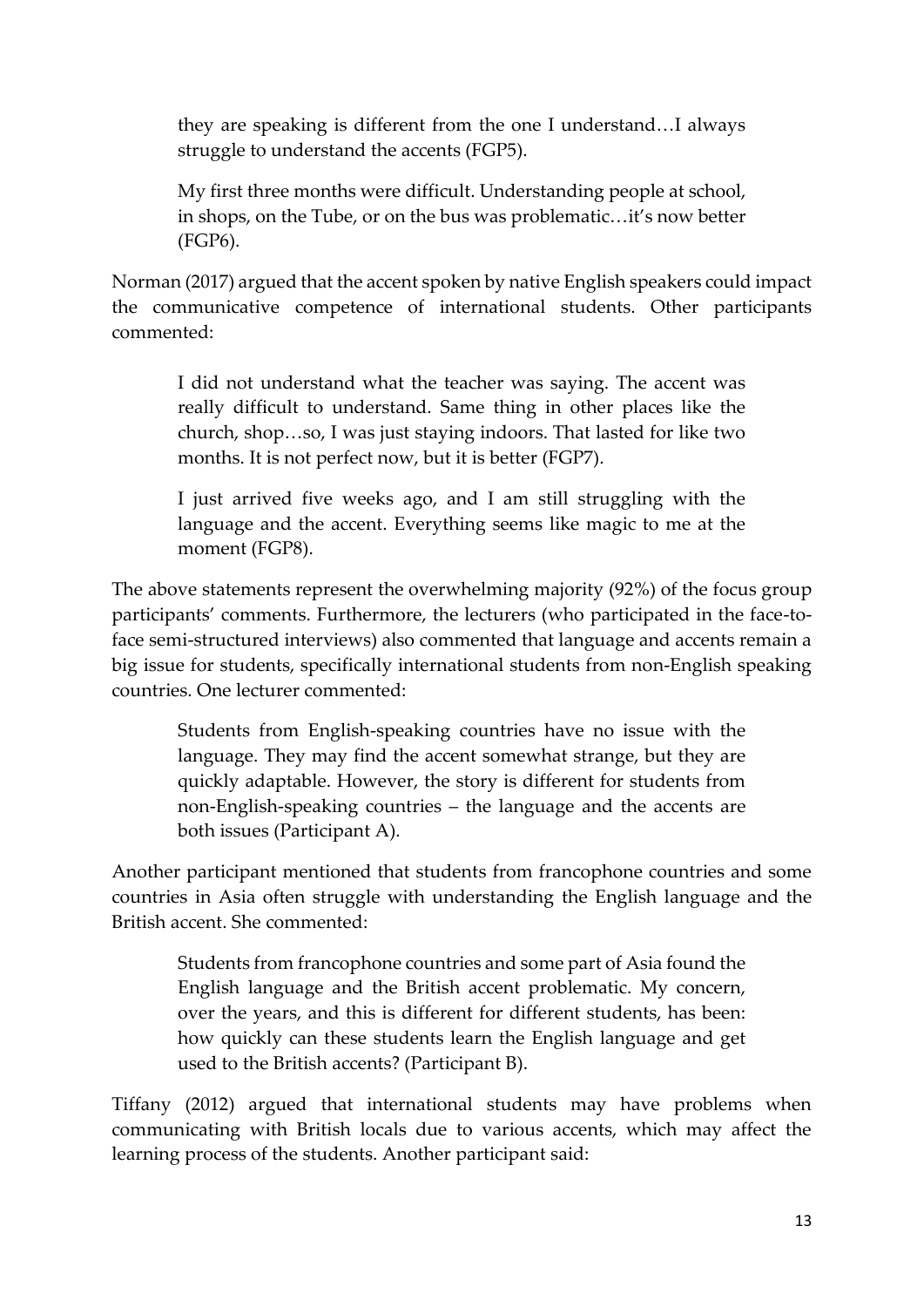I don't want to mention countries, but the majority of the students from Asia (not all of them) generally have problems with understanding the English language and the British accents (Participant D).

The majority of the lecturers believe that students should learn an appreciable degree of the English language and become accustomed to the British accents between six and eight weeks of their arrival, otherwise their learning process and the trajectory of their academic development is adversely affected. The following statements typify their shared views:

I believe that students should have a good understanding of the English language before arriving in the UK for their studies. However, if not, there is a window gap of between six and eight weeks for them to quickly learn and get used to it, otherwise they may have problems in their studies (Participant C).

Other participants commented:

I would say six weeks, because by that time, the lectures are already at an advanced stage, and if a student cannot cope at the six-week stage, then things may not work out well (Participant F).

For me, it is between six and seven weeks, and it is really important that students get on with the language and the accents within this period. From my experience, students who are unable to get on with the language and the accents within this time often either get withdrawn or have an extra year (Participant E).

The statements above represent the overwhelming majority (94%) of the lecturers' comments on language and accents. Researchers have noted that language and accent barriers are the most common and overwhelmingly dominant problem confronting international students, which could give rise to academic difficulties and psychological anxiety (Campbell and Li, 2008; Ploner, 2018; Zhang and Mi, 2010;).

#### **Impaired Communication**

The majority of the participants (lecturers) commented on the issue of a general lack of communication skills as a result of difficulties in understanding the English language and the British accents. The following statements typify their shared views:

Difficulties in understanding the English language and the accents often limit the international students' (specifically those from Asia) communication and participation in classroom activities. They often seemed lost in the early stage (Participant V).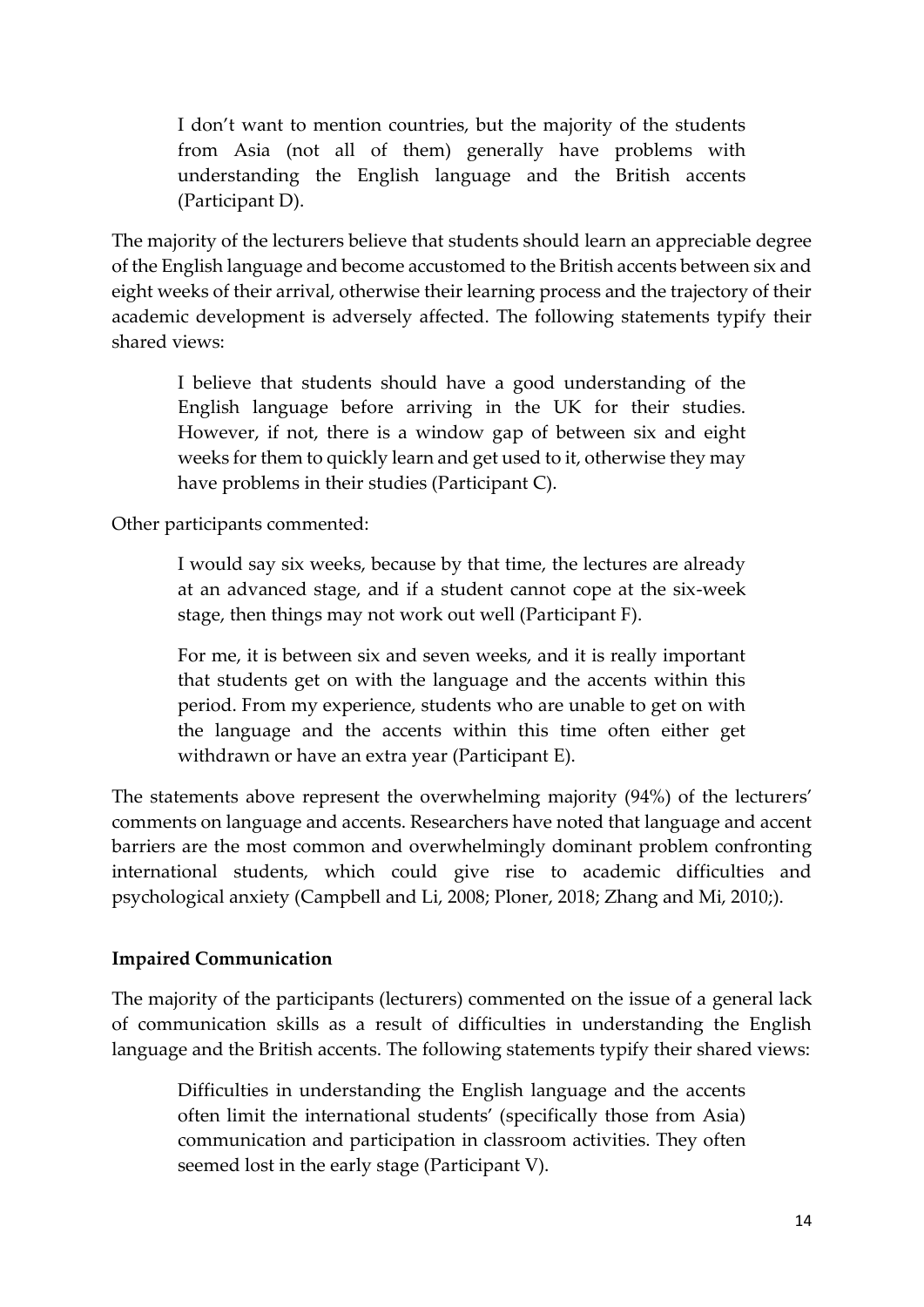Communication between the lecturers and the international students, and also between students from different cultures, for the first five weeks after their arrival or so, is often poor. This is because they usually find the conversational flow of the English language in the classroom quite difficult (Participant S).

The communication is one-way traffic, at least in the first four weeks of their arrival. Aside from the language and accent issues, they are not used to the British student-centred learning style. More so, most of the students from Asia (not all of them) are generally shy – they are not used to speaking in public…it sometimes takes some of them more than eight weeks to overcome most of these challenges (Participant K).

One participant clarified the issue more succinctly thus:

Communication for the first six weeks for them (international students) is poor for three reasons: (a) they struggle with the English language, (b) the accent is another massive issue for them, and (c) they often do not want to talk in the class for the fear of failure and criticism…they are not used to this system (Participant Q).

The issue of impaired communication between students and between students and lecturers is evident from the above comments. Communication, or miscommunication, remains a big problem for international students due to language and accent difficulties. Meanwhile, Park (2017) argued that a lack of adequate language proficiency for communication negatively affects the academic success of international students.

## **The Education System**

All participants but three described the British education system as exceptional and strange in relation to their previous educational experiences in their respective countries. Getting used to the teaching style and the school system was problematic for them, specifically those who had just arrived. The following quotations typify the participants' focus group discussion:

The education system is new to me. It is just the opposite of the system in my country…I have never experienced it before. I think it's good, but I don't find it easy to adapt to (FGP12).

…discussion of case studies, group presentation, uploading coursework on Turnitin…strange, I find it difficult to adapt to and adopt this system (FGP 14).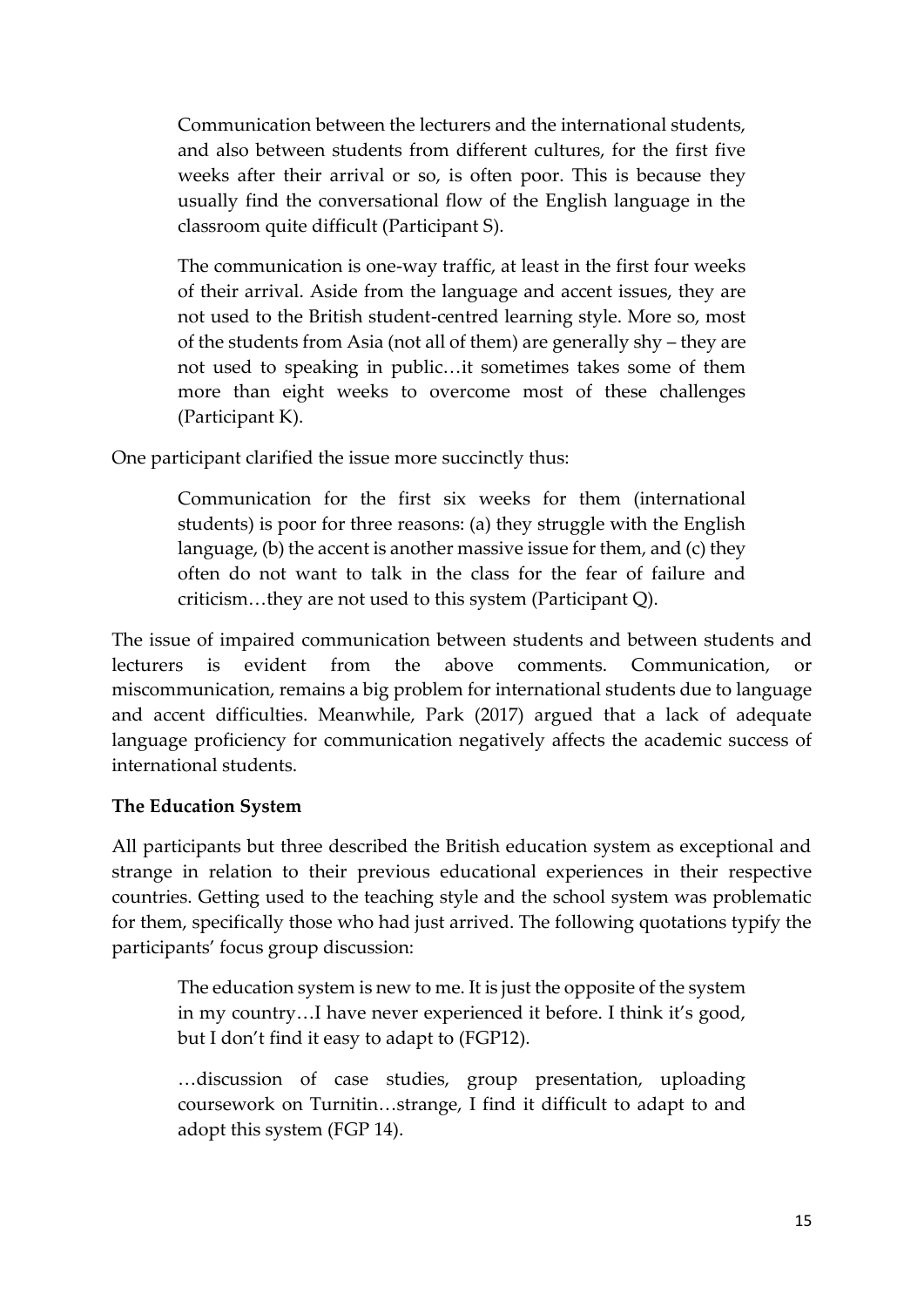For me, the teaching style, online teaching materials and the method of assessment are weird. That is not what I am used to. Sometimes it seems to me like it is impossible to learn and get used to, but I think I am getting used to it. How long will it take? I honestly don't know (FGP 17).

I am a shy person, and I dislike talking in public. But now I have to engage in group discussions in class and group presentation, which are part of the summative assessment… it is difficult for me (FGP 19).

Some participants mentioned the school system as one of their problems with the UK education system. The majority of the participants specifically commented about commencement and finishing times.

The school system is also an issue for me…sometimes I will still be in school for lectures at 5pm. In my country, the time for study is between 10am and 3pm. I find it difficult to cope with the British system (FGP 21).

The lecturers also recounted their classroom experience with international students in terms of the nature of the British education system. Some tutors said:

A huge number of students came from a teacher-centred learning background, where the classroom environment, the teaching style, and the method of assessment are different. They learn the British education system as they move on; however, the quicker they learn the better for their learning and development (Participant Q).

The teaching style is a huge problem for them. A lot of them come from a background where they are not used to participating in classroom activities. Thus, getting them into the British education system is challenging (Participant R).

As noted by Scollon (1994), McLean and Ransom (2005), and Shaheen (2016), the majority of international students do not share the western idea of university system prior to their arrival. Therefore, quick adaptation to the system is fundamentally important to their academic success.

## **The British Culture**

The majority of the participants commented on British culture, specifically the British transportation network, food, and weather.

## **The London Transport Network System**

An overwhelming majority of the participants found the London transport network system difficult to understand and navigate at first, and many of them are still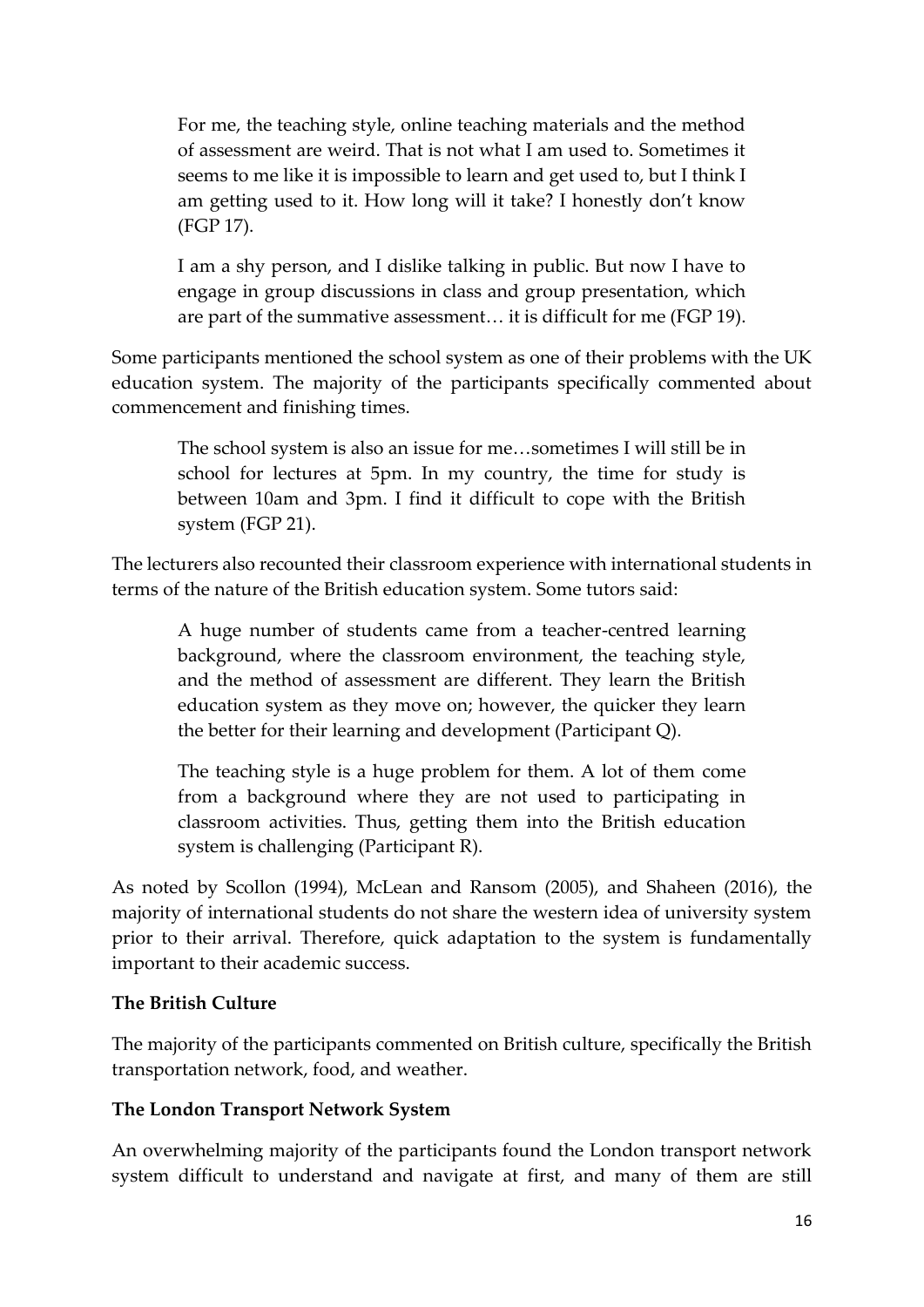struggling, specifically in terms of the bus numbers and the London Underground network. Some participants commented:

The London transport system is complicated for me. The buses are numbered, and I have to start learning what bus number goes where. The Underground is even more difficult for me. I lost my way on several occasions, resulting in my lateness for lectures or sometimes just going back home (FGP27).

The transport system is a headache for me. The first six weeks of my arrival were difficult. I kept forgetting the bus number…I missed a couple of classes as a result (FGP 23).

I went on the wrong bus, which took me to an area that I did not know. I did not go to school that day because it was too late; I eventually found my way back home (FGP 25).

As much as I have tried to learn the London transport network system, four months on, I am still struggling with it. The only thing I know is that bus 68 takes me to school. Going out shopping or to socialising with friends has been difficult (FGP 31).

Another participant reflected:

I and a couple of my friends went out shopping, and the story was not a good one…because we got lost using the Underground. At that time, we had no idea where to go…we asked for directions, but the language barrier was an issue. At the end of the day, we came back home without shopping (FGP 29).

As indicated above, the participants find understanding the London transport system challenging. This has caused some of them to miss classes for weeks before getting used to it. Such attitude (missing classes) is symptomatic of culture shock, which many international student experience (Zhou et al., 2008). These findings also align with Newsome and Cooper's (2016) argument that individuals who encounter alien cultures often experience a sense of dislocation, which thrusts them into culture shock.

## **The Food and the British Weather**

Some issues which pose a huge challenge to the participants are the British food and weather. The participants commented on the food, which the majority of them termed "cold food" and the weather, which they claimed made them sick and therefore sometimes unable to attend lectures. Some participants commented: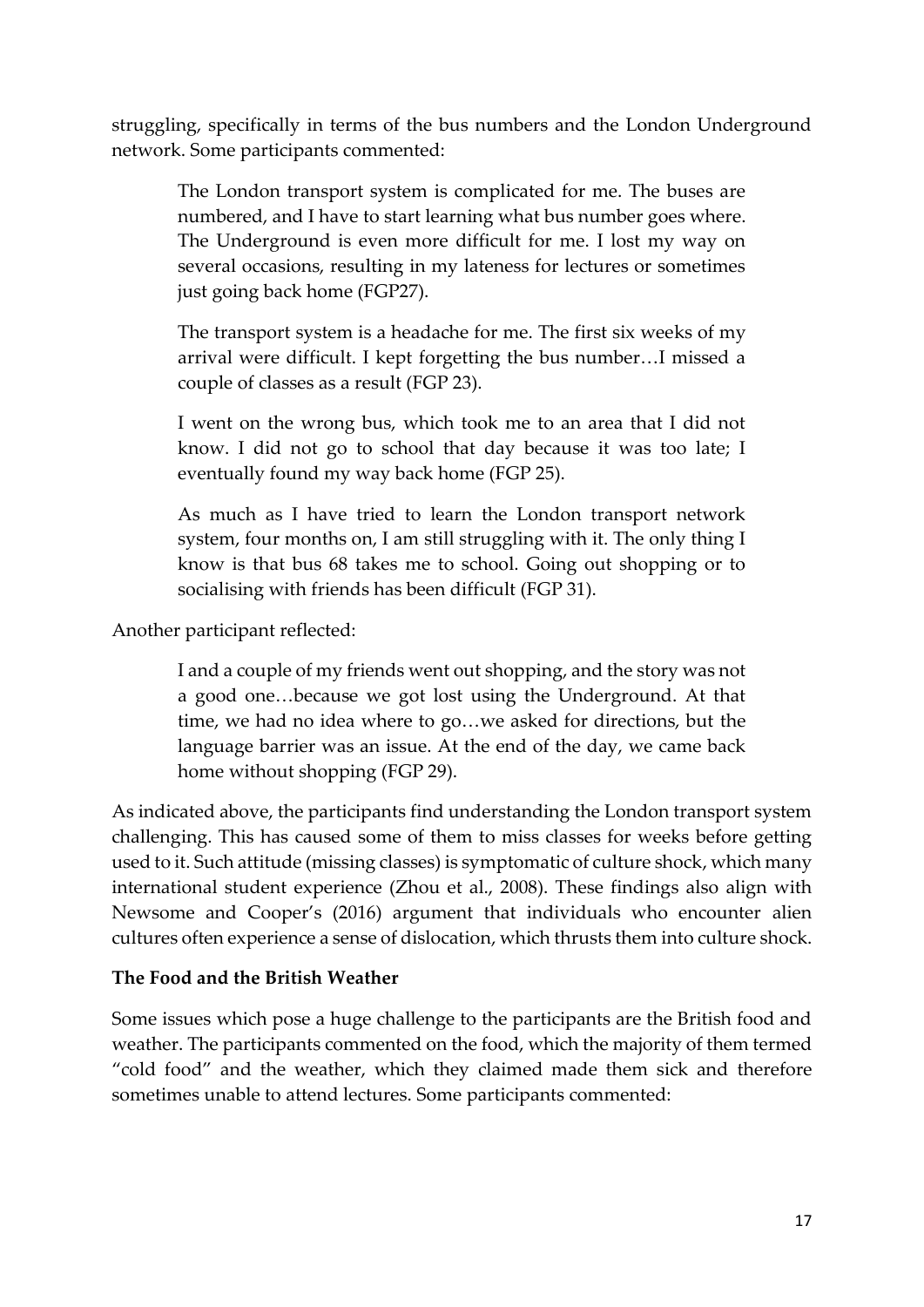Aside from the UK education system, the food and the weather are big issues for me. The Brits are used to frozen and cold food, and the weather too is very cold, which often makes me sick (FGP 37).

I missed a couple of classes last week due to illness…the food, and the weather are too cold for me (FGP 41).

It is my seventh week and I am still struggling with the weather…it is a sickly weather because it can be very cold in the morning, sunny in the afternoon, and really cold in the evening and at night. Sometimes, I cannot get out of my bed to go to school in the morning (FGP 43).

A participant summed up these issues as follows:

The first thing I battled with was the language and the accents. Even though I could speak some degree of English before I left China, I did not understand one bit of what people were saying when I arrived in the UK. They spoke too fast and the accents were difficult to understand. The transport system is tough, too…memorising bus numbers, and everywhere looks exactly the same to me. The education system is strange…participating in group discussion, group presentations, and the idea of Turnitin for assignments and coursework are completely alien to me, and indeed, my friends. The food and the weather are also problematic and made my first eight weeks massively difficult. I was struggling to get used to a wide range of things (FGP 39).

The above quotations further point to various difficulties that international students have in adjusting to a new environment. The difficulties are even worse if new students are unaware or falsely assume that the new society will operate like their home country (Zhou et al., 2008). Furthermore, the participants commented on the number of weeks it took them to actually get over the challenges. This number, however, varied from one group of students to another (see Table 2).

#### **Insert Table 2 about here**

Table 2, based on the findings of this study, shows the duration of the participants' involvement in each stage of the transition. Students from Asian countries, specifically those who are studying foundation courses, find the stormy stage of the transitional process rather challenging. They took between four and six weeks trying to find their ground in this stage before spending another four weeks in the acclimatisation stage.

Invariably, they started functioning as British students after ten weeks of their arrival. This is slightly different to undergraduate and postgraduate students, who spend between three and four weeks in the stormy stage, then the same period in the acclimatisation stage, before they start functioning after eight weeks.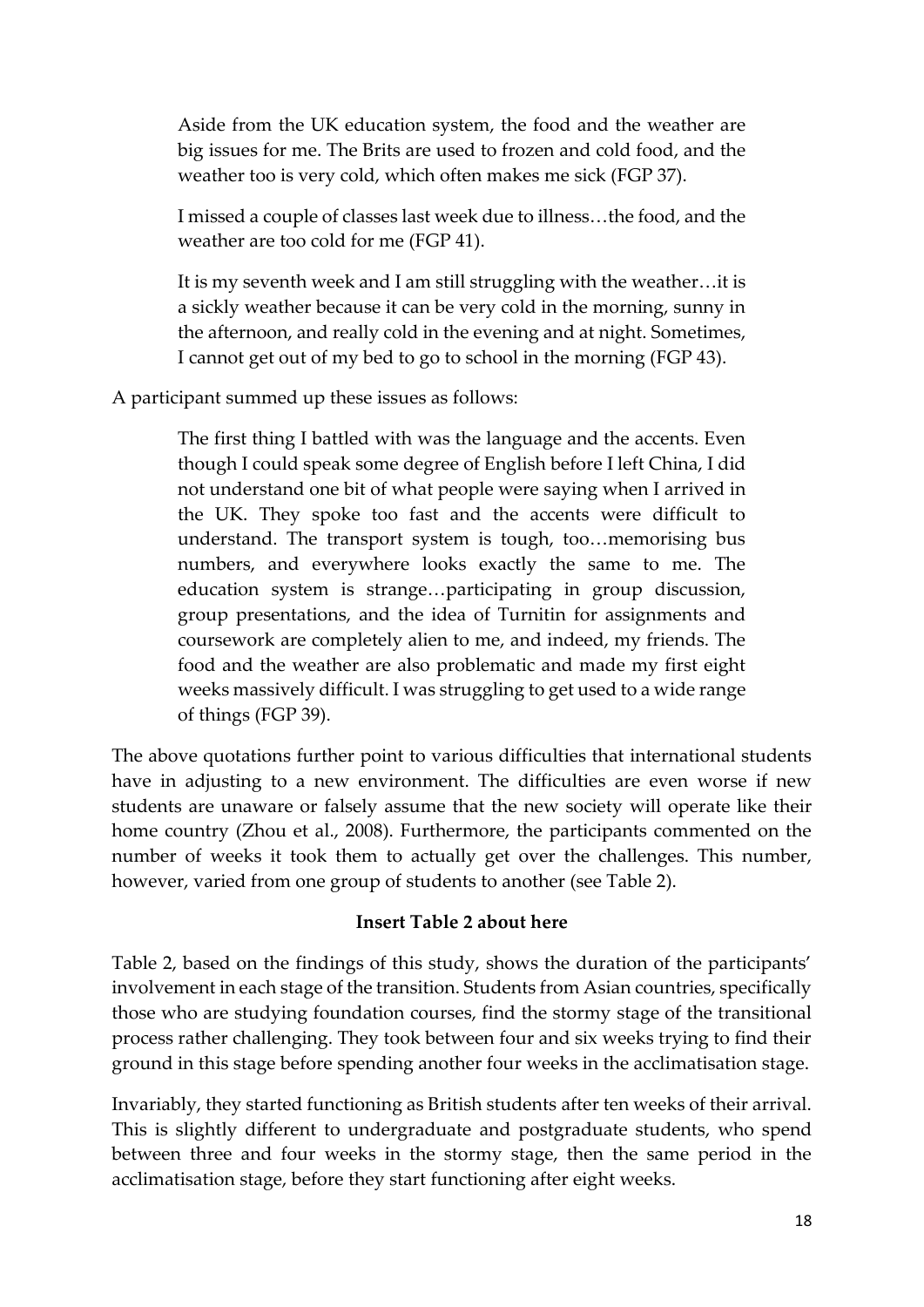Students from Europe spend between three and four weeks in the stormy and acclimatisation stages before they start functioning after eight weeks, except for postgraduate students, who start to function after six weeks.

No participants from Africa on foundation courses participated in this study. However, participants from Africa on undergraduate and postgraduate courses spend three weeks each in the stormy and acclimatisation stages before they start to function after the sixth week. The lecturers thus consider that students should complete the stormy and acclimatisation stages and start functioning by the sixth week. One lecturer commented:

Students have different starts to their academic lives. Students from Asia, specifically China tend to have a slow start to their academic lives. However, it is crucial that students start to function properly at week six. This is important for their learning and development (Participant P).

Another lecturer commented on the implications of students' slow start to academic life:

For me, students should start functioning at week five. This is because serious academic activities would have begun by this time and if students are struggling to settle into the system at week five then their learning, development, grades, and overall success will be negatively affected. I have seen this happen over the years (Participant Z).

This participant said:

…I think its six weeks; otherwise, it will affect the whole learning and academic development process (Participant Y).

Pedagogical and cultural adaptations in higher education are essential requirements for the academic success of international students. However, the quicker they are able to adapt to the new culture and academic environment the better for their academic learning and development.

## **Discussion**

As the globalisation of education brings students from all over the world to study in the UK, there is a growing need to investigate the transitional process of international students studying in the UK. An overwhelming majority (if not all) of the international students coming to study in the UK are expected to pass through different transitional stages from what they are used to in their respective native culture to the British social and academic system. The implication is that if the transitional adjustment (from stage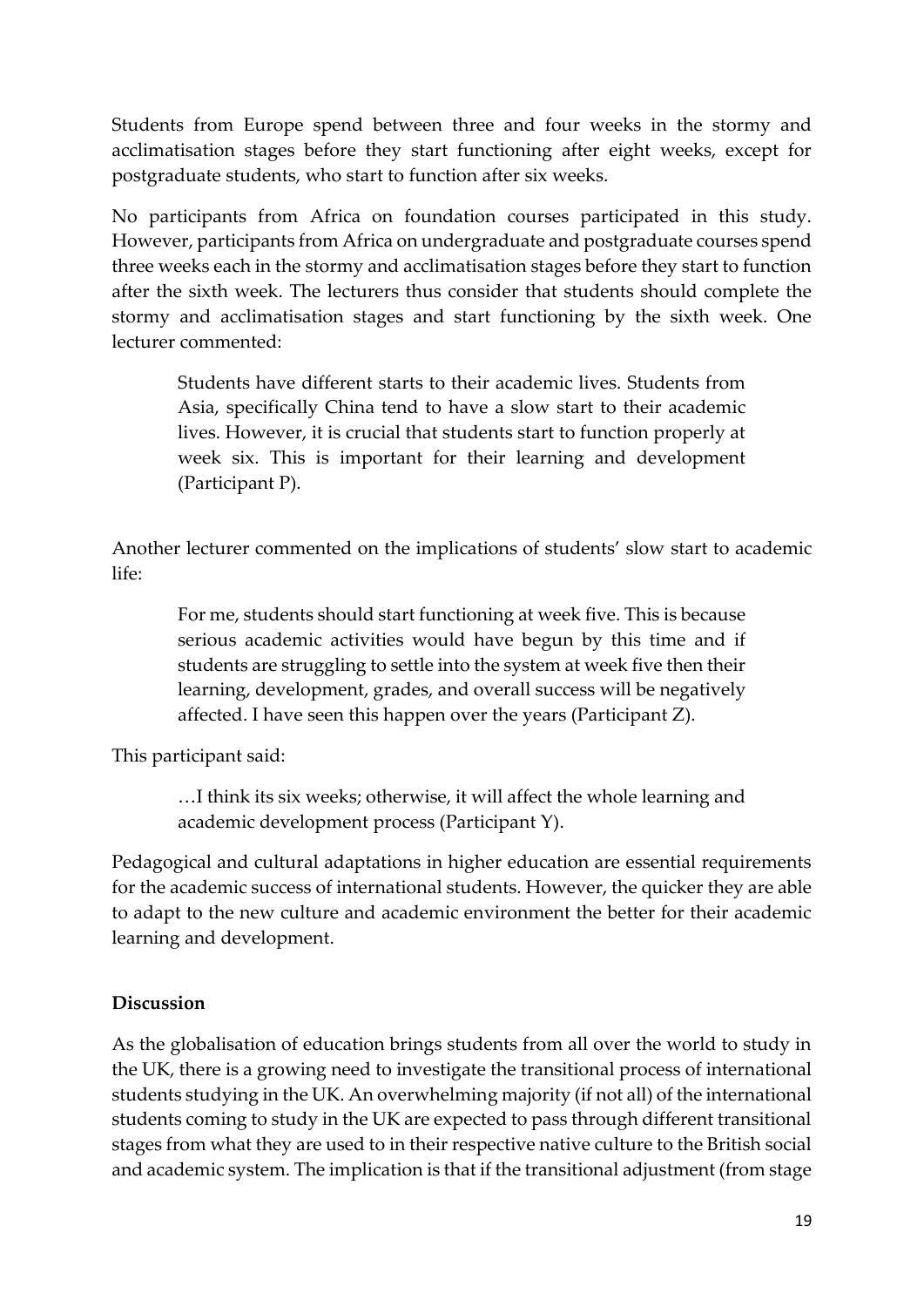one to the last stage) of international students is not properly and rapidly executed, achieving academic success may become difficult.

This article sets out to investigate the issues and challenges confronting international students in the UK in their efforts to acquire academic knowledge and personal development. The key issues highlighted from our data include language/accent difficulties and adjustment to the British education system and culture. These issues informed the creation of an empirical model, which conceptualised the international students' learning and development. The model further embedded an academic understanding of the process of the transitional adjustment of not just a particular group of students, but students from 25 different countries, thus fulfilling the global outlook of this article. The model includes three stages of transitional adjustment: the stormy stage, the acclimatisation stage, and the functioning stage.

The model is derivative of students' experience, a review of the extant literature (Brown and Holloway, 2008; Oberg, 1960; Torbiorn, 1994), and a call in the extant literature for further studies on students' transitions (Quan et al., 2016).

It is evident (Table 2) that students on foundation courses spend as much as six weeks in the stormy stage of their academic adventures in the UK. Meanwhile, undergraduate and postgraduate students spend as much as four weeks in this stage. The cultural values and students' prior academic experiences in their respective home countries are crucial for surviving a quick transition from this stage (Klineberg and Hull, 1979). Many students struggle in this stage because it is a stage at which everything is alien to them. However, this article posits that spending more than six weeks in the stormy stage may have a negative impact on student's learning and academic progress.

The acclimatisation stage appears to be easier than the stormy stage. Students at this stage have weathered the storm and are now getting used to the British academic and social climates. Students spend as much as three weeks in this stage. However, not all the students in the stormy stage will make it to this stage. The functioning stage is the ultimate stage, and students on foundation courses often reach this stage ten weeks after their arrival in the UK. The time involved in each stage varies according to the courses studied and the continents from which the students come (Table 2). This raises concerns about the implication of a slow transitional movement.

The empirical findings of this article highlight the numerous issues and challenges confronting international students in their bid to achieve academic success in the UK. An overwhelming majority of international students struggle with understanding the English language, which is further made difficult due to the high pace at which it is spoken and the unfamiliar accents. Park (2017) argued that a lack of adequate language proficiency for communication negatively affects the academic success of international students. Similarly, Yeh and Inose (2003) argued that a limited language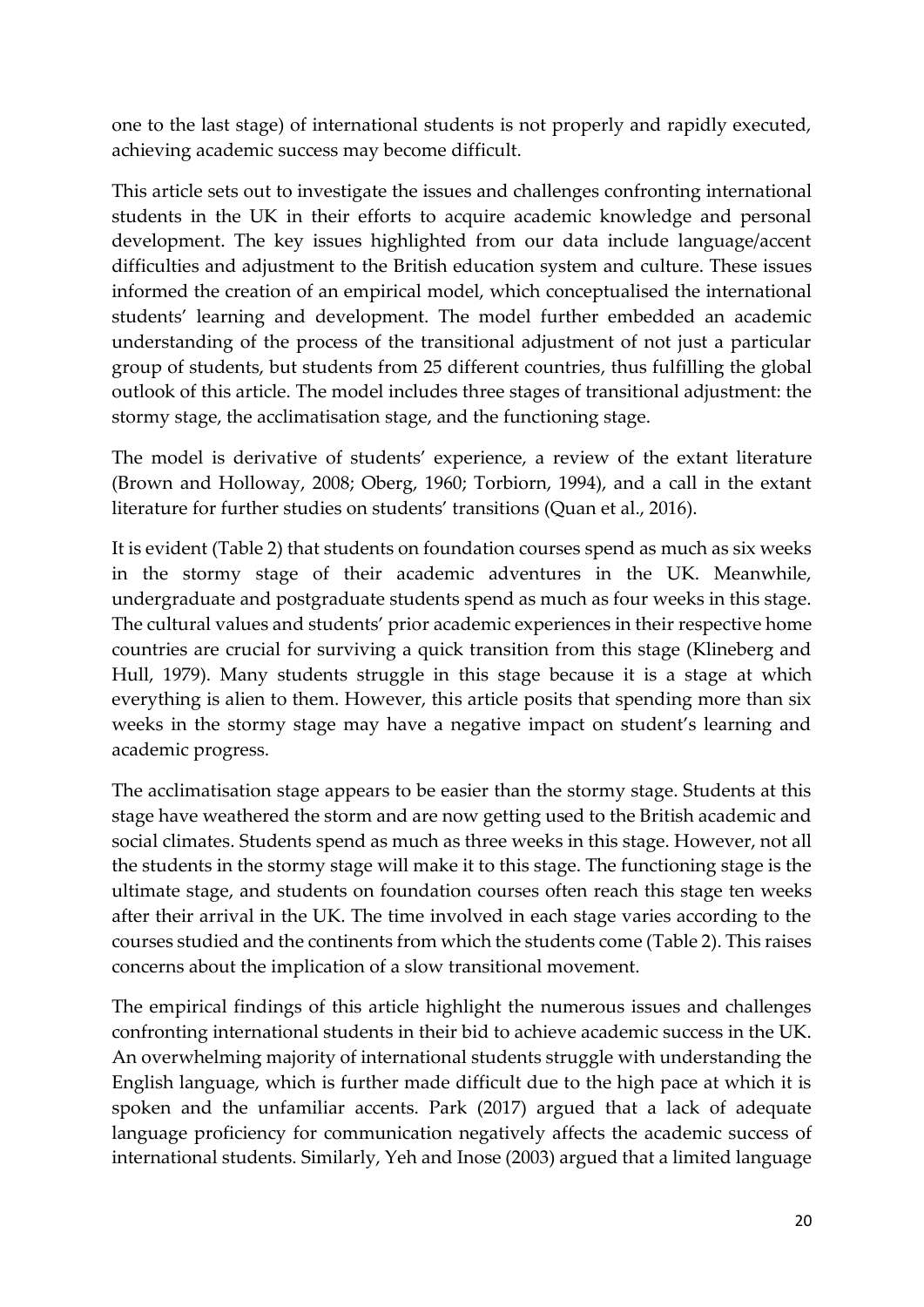proficiency could impact the social connectedness of international students and negatively impact their psychological wellbeing.

Additionally, there is a great deal of ineffective communication between students and lecturers and between students themselves in the stormy stage of the students' transition. This is attributed to language difficulties, difficulties in understanding the different British accents, a fear of failure, students' attitudes, and a fear of being criticised by the lecturers. This situation undoubtedly means that international students stay longer than necessary in a particular transitional stage (usually in the stormy stage), which is detrimental to effective learning and overall academic success. This is because a common classroom communicative feature, free-flow communication between the learners and the lecturer, is absent.

Furthermore, consistent with the research of Hyams-Ssekasi et al. (2014), this study found that the UK student-centred education system was strange to many international students. The majority of the participants are used to teacher-centred learning, in which students are supposed to be quiet and listen (See Nguyen et al., 2006). In this climate, students are mainly listeners, which is typical of most south-east Asian countries (Jin and Cortazzi, 2006; Kennedy, 2002; Nguyen et al., 2006). Meanwhile in student-centred learning, students are more active, and lecturers act as facilitators who promote students' independence and autonomy (Elmgren and Henriksson, 2014). Furthermore, the concept of plagiarism and interactive learning, *inter alia*, are outlandish to them, thus making the process of transitional adjustment slow and difficult.

The majority of the participants, specifically students from Asia, are not used to this system (student-centred learning style) and consequently found learning in this system somewhat difficult at first. It is essential to mention that the traditions and core values of the student-centred learning system are the hallmark of the British education system. The system helps students to develop critical, constructive, and creative minds and helps students to develop holistically (Braskamp et al., 2009).

Additionally, the British culture, specifically the transport system, food, and weather, is alien to the majority of international students. All of these issues and challenges make studying in the UK (especially for those studying foundation courses and first year undergraduates) a challenging experience for the international students. It is, however, important to highlight that these charms and challenges of British life are much the equivalent of the pleasures, attractions, and frustrations of any foreign travel. Future studies may reveal how such views experienced by these respondents change among those who remain in Britain after a couple of years.

However, this article has found that the speed of adaptation to British culture is essential in determining the students' academic success in the UK. Furthermore, the study has found that students should achieve the functioning stage at six weeks; otherwise, their academic success is negatively affected. International students' efforts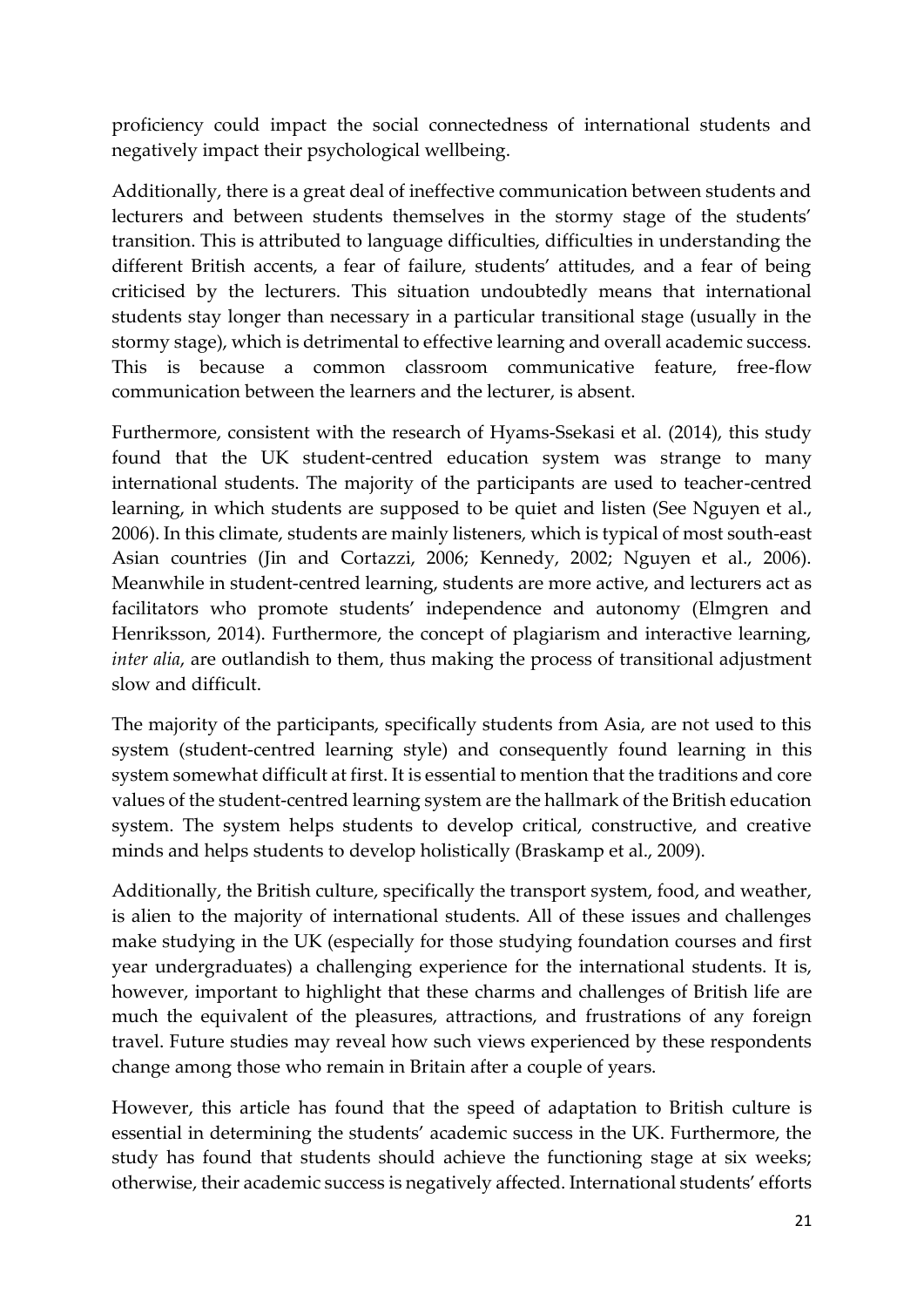to achieve academic success are not only frustrated by the abovementioned issues and challenges, but they also affect learning development.

## **Conclusion**

This article has documented the issues and challenges confronting international students in their academic sojourn in the UK. The article, based on a review of the extant literature and empirical evidence, proposed a three-stage model to give a brighter insight into the international students' process of transitional adjustment. The findings show that international students have uneven potential to achieve the functioning stage. While some reach this stage six weeks after their arrival, it took some ten weeks, which could be detrimental to their overall academic success.

A robust mentoring programme and effective institutional support, which will accelerate students' progress from the stormy stage to the functioning stage, should be made available by HE institutions. Such support will enhance students' learning and development in the new global knowledge economy (Rizvi, 2007). While acknowledging institutional support, a key contribution of this study is the depiction of students' movements and the duration of the movement from the stormy stage to the functioning stage.

This will enable students (on a personal level) to be able to identify at what stage they are and the importance of getting to the functioning stage as quickly as possible. The assurance of effective learning and development and the provision of a culturally amenable learning approach, for international students, may be achieved if the necessary support is provided. Furthermore, a critical evaluation of the current academic discussions and practices in the UK is advisable.

Future research may undertake a comparative study on the process of the international students' transitional adjustment in different western countries comparing the issues and the challenges involved.

# **Implications for Practice**

It is evident that the academic success of international students studying in the UK is predicated on their ability to be able to overcome various issues and challenges. International students primarily seek to obtain a qualification in addition to other life experiences and cultural assimilation. The students' parents, institutions, and the UK authorities (such as the Department of Education) have an important role in ensuring that the students achieve success.

With respect to academic performance, however, Morrison et al. (2005) examined several studies and found that international students performed better academically than the home student population. Based on these findings, the quality and the success of student learning and development depend on how successfully the students are able tackle the abovementioned issues and challenges. In other words, how quickly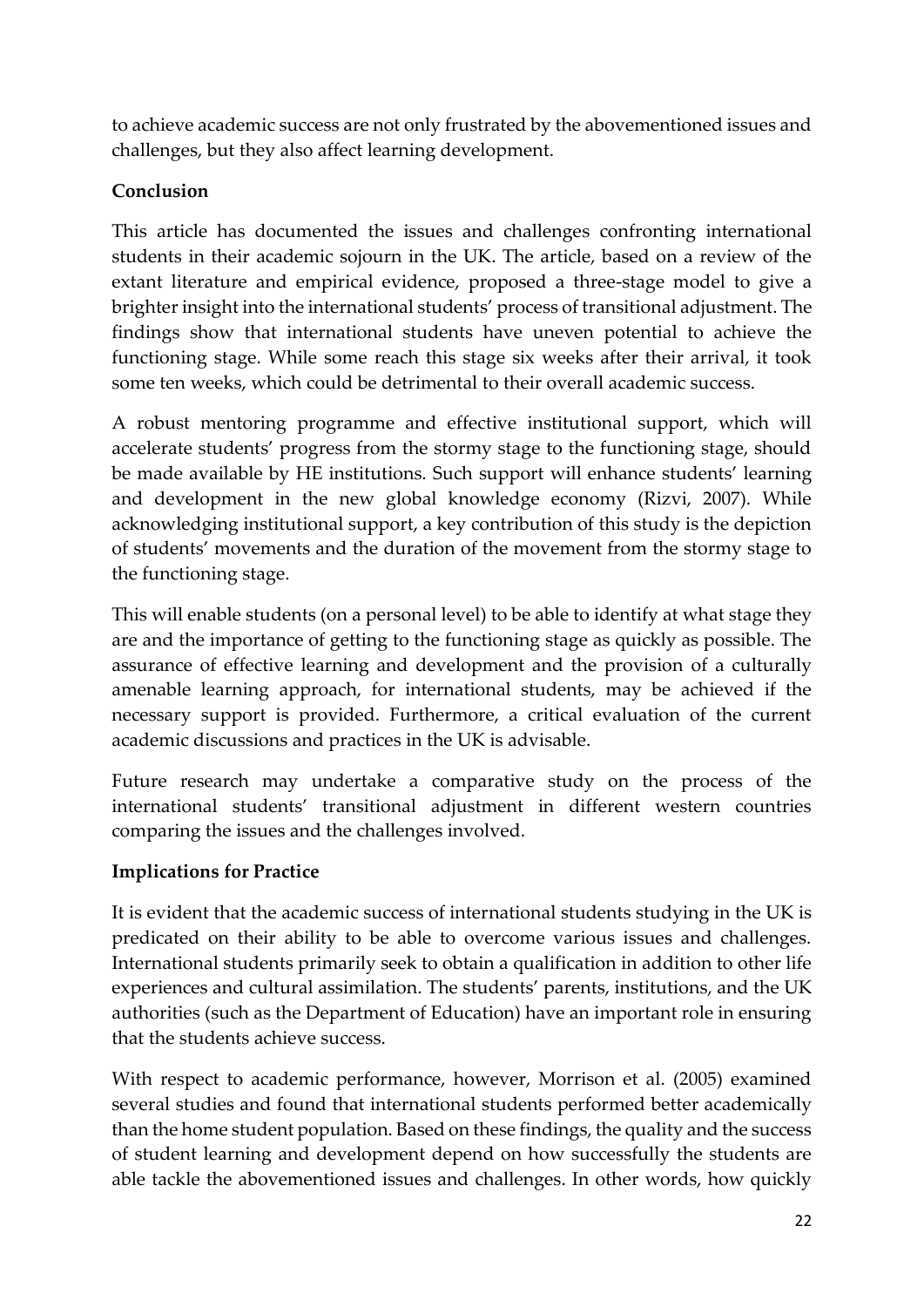are they able to reach the functioning stage? It is proposed herein that six weeks is ideal for achieving the functioning stage in order to achieve academic success and the desired learning development. Students who are functioning at week five stand the chance of graduating with good results and vice-versa. The context (inside and outside of the institute) in which the learning occurs is essential (Entwistle et al., 2002).

Consequently, the challenge remains for various HEIs in the UK to devise a supportive welcome programme that will create an enabling environment in which smooth and successful learning and development is fostered. Additionally, UK HEIs could provide two to three-week pre-sessional programmes before the beginning of term, for which international students coming to study in the UK would have an option to register in order to help them 'acclimatise' and get used to the system before their main academic programmes commence.

Universities could also initiate a robust two-tier programme of pre and post arrival. The pre-arrival may involve formation of all-inclusive online training programme, including special videos to manage expectations. This will include information that are educational, informative in terms of cultural issues and potential challenges, and possible ways to deal with them. It will also include clarity about issues around wellbeing, where to get help and who to contact. Universities could also introduce a pre-arrival system that takes maximum advantage of social media networking where intending students could use the support of alumni as contacts and pen pals to help candidates before leaving their countries. These would increase their awareness and readiness for impending challenges.

Regarding the post-arrival, an integrative system such as a one-stop shop would be helpful where students could catch up on gaps around pre-arrival information and also have the opportunity to report problems and access relief. On arrival in the UK, staff members from same country or region, where available, could also be engaged to have drop in session with the students. This will go a long way in helping student to settle in and attain the functioning stage very quickly.

The findings of this research establish that UK universities and other HEIs must understand that the process of transitional adjustment is an important element of the support that they must offer to international students (Brown and Holloway, 2008; Ploner, 2018).

## **References**

Al-Quhen, K. Y. (2012), "Cultural diversity in university requirements and among international students at Al al-Bay University in Jordan", *European Journal of Social Science,* Vol. 28, No. 4, pp. 489–501.

Andrade, M. S. (2006), "International students in English speaking universities", *Journal of Research in International Education*, Vol. 5, No. 2, pp. 131–154.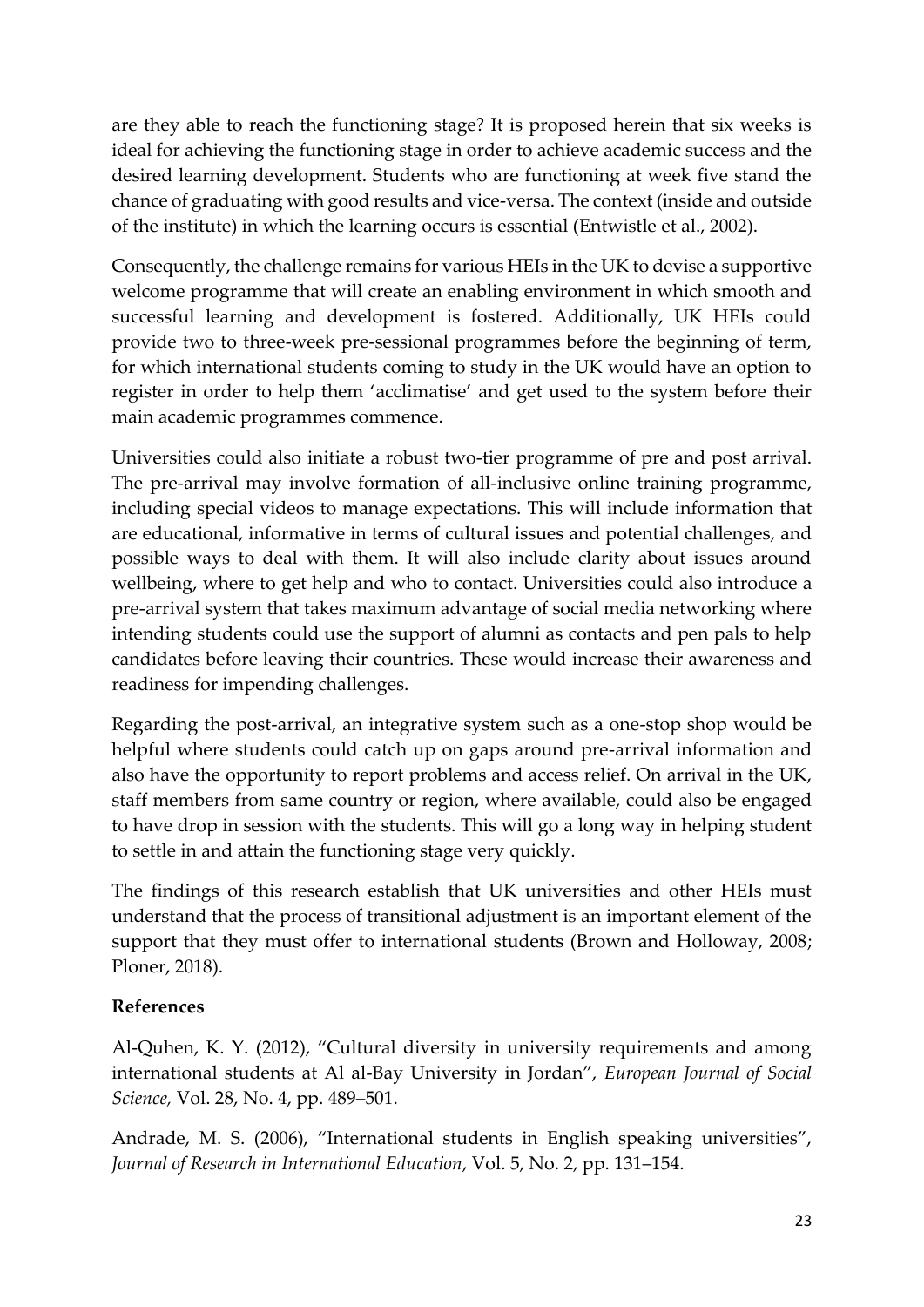Astin, A. W. (1993), What Matters in College: Four Critical Years Revisited, Jossey-Bass, San Francisco.

Association of American Colleges and Universities (2007), Global Learning for the New Global Century: Executive Summary with Findings from Employer Survey, Author; Washington, D.C.

Atack, P. (2018), Mental health concerns for 35% int'l students. Available at [https://thepienews.com/news/36-of-international-students-report-mental-health](https://thepienews.com/news/36-of-international-students-report-mental-health-issues/)[issues/.](https://thepienews.com/news/36-of-international-students-report-mental-health-issues/) Accessed 16th November 2018.

Barr, R. and Tagg, J. (1995), From Teaching to Learning: A new paradigm for undergraduate education. Change, Issue Nov/Dec, pp. 13-25.

Bennett, J. M. and Bennett, M. J. (2004), "Developing intercultural sensitivity: An integrative approach to global and domestic diversity", in Landis, D., Bennett, J. M. and Bennett, M. J. (Eds.), Handbook of intercultural training, Sage, Thousand Oaks, CA, pp. 147-165.

Biemans, H. and Van Mil, M. (2008), Learning styles of Chinese and Dutch students compared within the context of Dutch higher education in life sciences. *The Journal of Agricultural Education and Extension*, Vol. 14, No. 3, pp. 265–278.

Biggs, J. B. (2003), Teaching for quality learning at university: What the student does. Buckingham: The Society for Research into Higher Education & Open University Press.

Biggs, J. B. (2001), "Enhancing learning: A matter of style or approach?" in Sternberg, R. J. and Zhang, L. (Eds.), Perspectives on thinking, learning, and cognitive styles, Lawrence Erlbaum Associates, Mahwah, NJ, pp. 73-102.

Birkinshaw, J., Brannen, M. Y. and Tung, R. L. (2011), "From a distance and generalizable to up close and grounded: Reclaiming a place for qualitative methods in international business research", *Journal of International Business Studies*, Vol. 42, No. 5, pp. 573–581.

Bloor, M., Frankland, J., Thomas, M. and Robson, K. (2001). Focus groups in social research. London: Sage.

Borrett, K. and Zysk, A. (2007). Relationships and friendships across cultures: Using "story telling" to engage new international students in conversations about friendships, relationships and sexuality. ISANA International Conference on Student success in international education (November 27-30) Stamford Grand, Adelaide, Australia.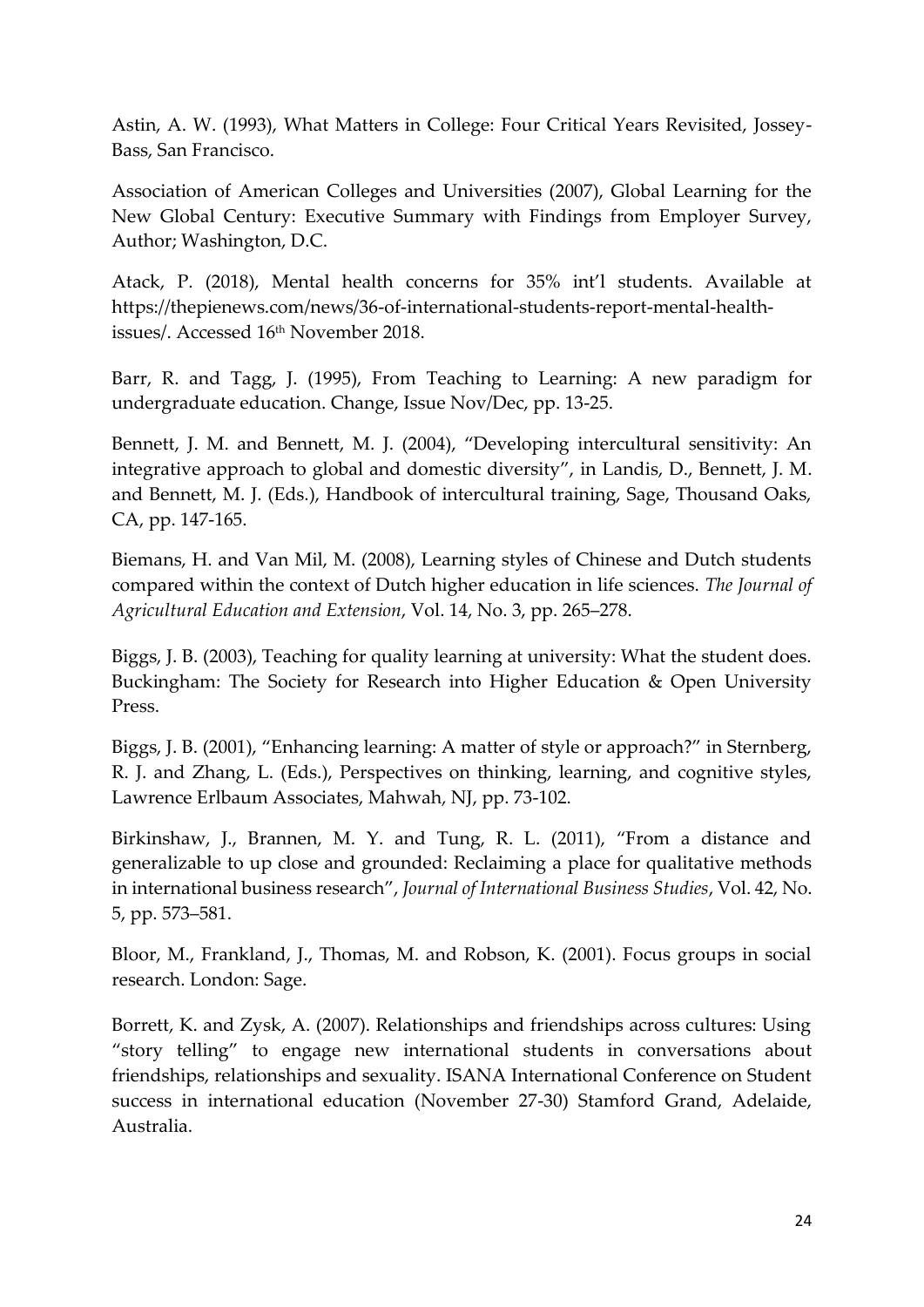Boylan, H. R. (2002), "Graduate Attributes, why and how", Keynote paper. In: *Proceedings of international lifelong learning conference*, Yeppoon, QLD, Australia, 16–19 June. Rockhampton, QLD, Australia: Central Queensland University. Available at: http://hdl.cqu.edu.au/10018/3564 (Accessed November 2017).

Braskamp, L. A., Braskamp, D. C. and Merrill, K. (2009), "Assessing Progress in Global Learning and Development of Students with Education Abroad Experiences", *Frontiers: The Interdisciplinary Journal of Study Abroad*, Vol. 18, pp. 101-118.

British Council Report (2014), Integration of international students: A UK perspective. Available at [https://www.britishcouncil.org/sites/default/files/oth-integration-report](https://www.britishcouncil.org/sites/default/files/oth-integration-report-september-14.pdf)[september-14.pdf.](https://www.britishcouncil.org/sites/default/files/oth-integration-report-september-14.pdf) Accessed 15<sup>th</sup> November 2018.

Brown, L. and Holloway, L. (2008), "The Initial Stage of the International Sojourn: Excitement or Culture Shock?" *British Journal of Guidance and Counselling,* Vol. 36, No. 1, pp. 33–49.

Bryman, A. (2012). Social research methods. (4th edn). New York: Oxford University Press.

Cao, C., Zhu, C. and Meng, Q. (2018), "Chinese International Students' Coping Strategies, Social Support Resources in Response to Academic Stressors: Does Heritage Culture or Host Context Matter?" *Current Psychology*, pp. 1-11. Available at: [https://doi-org.ezproxy.brunel.ac.uk/10.1007/s12144-018-9929-0.](https://doi-org.ezproxy.brunel.ac.uk/10.1007/s12144-018-9929-0) Accessed September 2018.

Campbell, J. and Li, M. (2008), "Asian students' voices: An empirical study of Asian students' learning experiences at a New Zealand University". *Journal of Studies in International Education*, Vol. 12, No. 4, pp. 375–396.

Deardorff, D. K. (2006), "Identification and assessment of intercultural competence as a student outcome of internationalization", *Journal of Studies in International Education*, Vol. 10, No. 3, pp. 241–266.

Deardorff, D. K. and Ararasatnam-Smith, L. (2017), Intercultural competence in international higher education: International approaches, assessment, application, Routledge, New York, NY.

Edmundson, A. (2007), Globalised e-learning cultural challenges. *Information Science Publishing;* London, Singapore.

Ejiofo, L. (2010), The experiences of international students in a predominantly white American university (2010). Educational Administration: Theses, Dissertations, and Student Research. Paper 22. http://digitalcommons.unl.edu/cehsedaddiss/22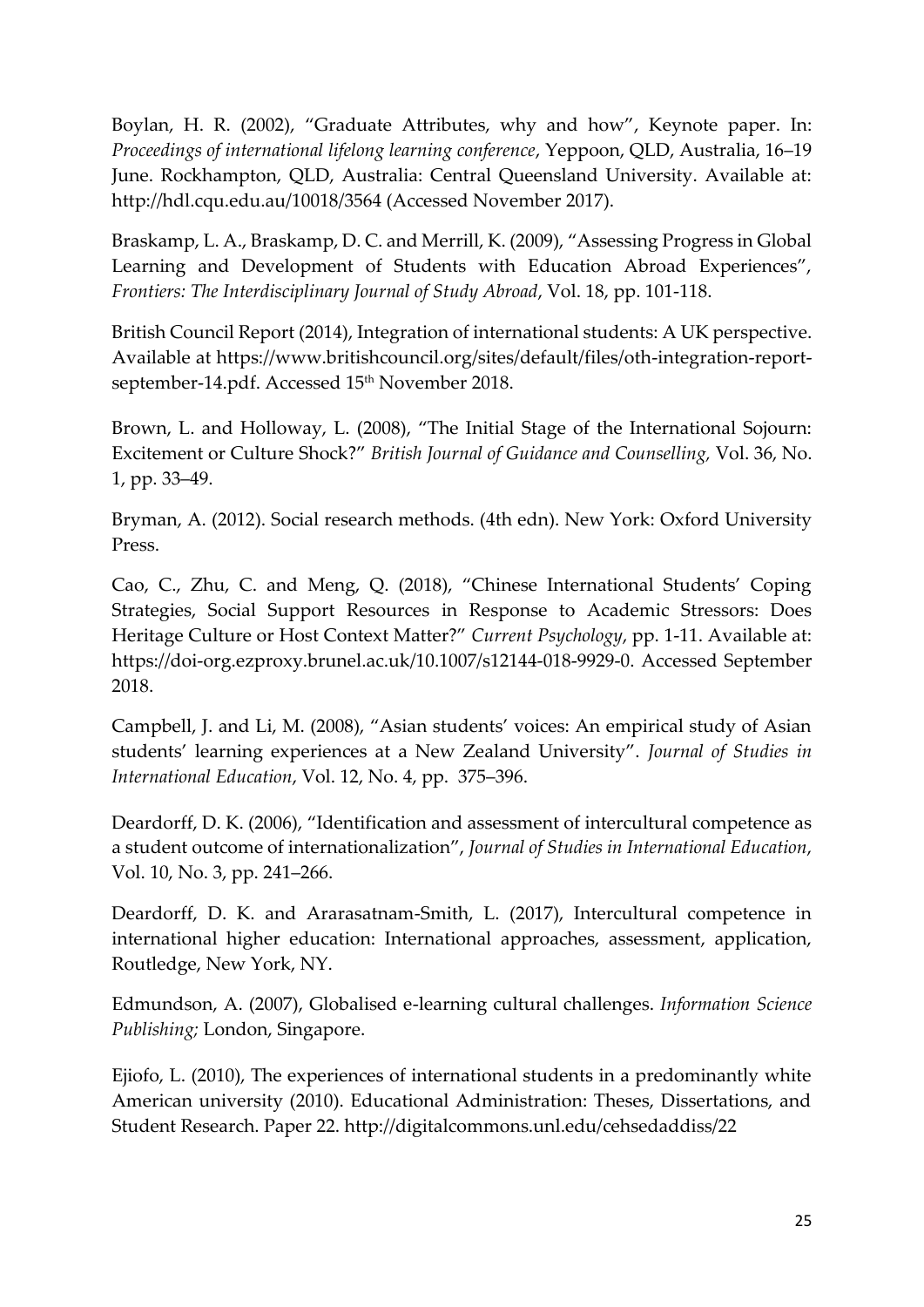Elmgren, M. and Henriksson, A. S. (2014), Academic teaching. Lund: Student litteratur.

Entwistle, N. J. McCune, V. and Hounsell, J. (2002), *Approaches to studying and perceptions of university teaching-learning environments: Concepts, measures, and preliminary findings*. *Occasional Report #1, ETL Project*. Edinburgh, UK: Universities of Edinburgh, Coventry, and Durham.

Eringa, K. and Huei-Ling, Y. (2009), Chinese students' perceptions of the intercultural competence of their tutors in PBL. In D. Gijbels and P. Daly (Eds.), Real learning opportunities at business school and beyond, 2, 17–37. Netherlands: Springer

Gerson, K. and Horowitz, R. (2002), "Observation and interviewing: Options and choices in qualitative research", in May, T. (Ed.), Qualitative research in action, Sage, London, pp. 199-224.

Glaser, B. G. and Strauss, A. (1967), The discovery grounded theory: strategies for qualitative inquiry, Aldin, Chicago.

Haines, D. (2007). "Crossing lines of difference: how college student analysis diversity", *Intercultural Education*, Vol. 18, No. 5, pp. 397–412.

Hammersley-Fletcher, L. and Hanley, C. (2016), "The use of critical thinking in higher education in relation to the international student: Shifting policy and practice", *British Educational Research Journal*, Vol. 42, No. 6, pp. 978-992.

Harrison, N. and Peacock, N. (2010), "Cultural distance, mindfulness and passive xenophobia: using integrated threat theory to explore home higher education students' perspectives on internationalisation at home", *British Educational Research Journal*, Vol. 36, No. 6, pp. 877-902.

Healey, N. M. (2017), "Beyond 'export education': aspiring to put students at the heart of a university's internationalisation strategy", *Perspectives: Policy and Practice in Higher Education* Vol. 21, No. 4, pp. 119-128.

Heffernan, T., Morrison, M., Basu, P. and Sweeney, A. (2010), "Cultural Differences, Learning Styles and Transnational Education", *Journal of Higher Education Policy and Management,* Vol. 32, No. 1, pp. 27–39.

Hellstén, M. (2002), Internationalizing the curriculum. Internationalizing education in Asia-Pacific region: Critical reflections, critical times. 30<sup>th</sup> Annual Conference of the Australian and New Zealand Comparative and International Education Society. Armidale, Australia.

Hockings, C. (2009), "Reaching the students that student-centred learning cannot reach", *British Educational Research Journal*, Vol. 35, No. 1, pp. 83-98.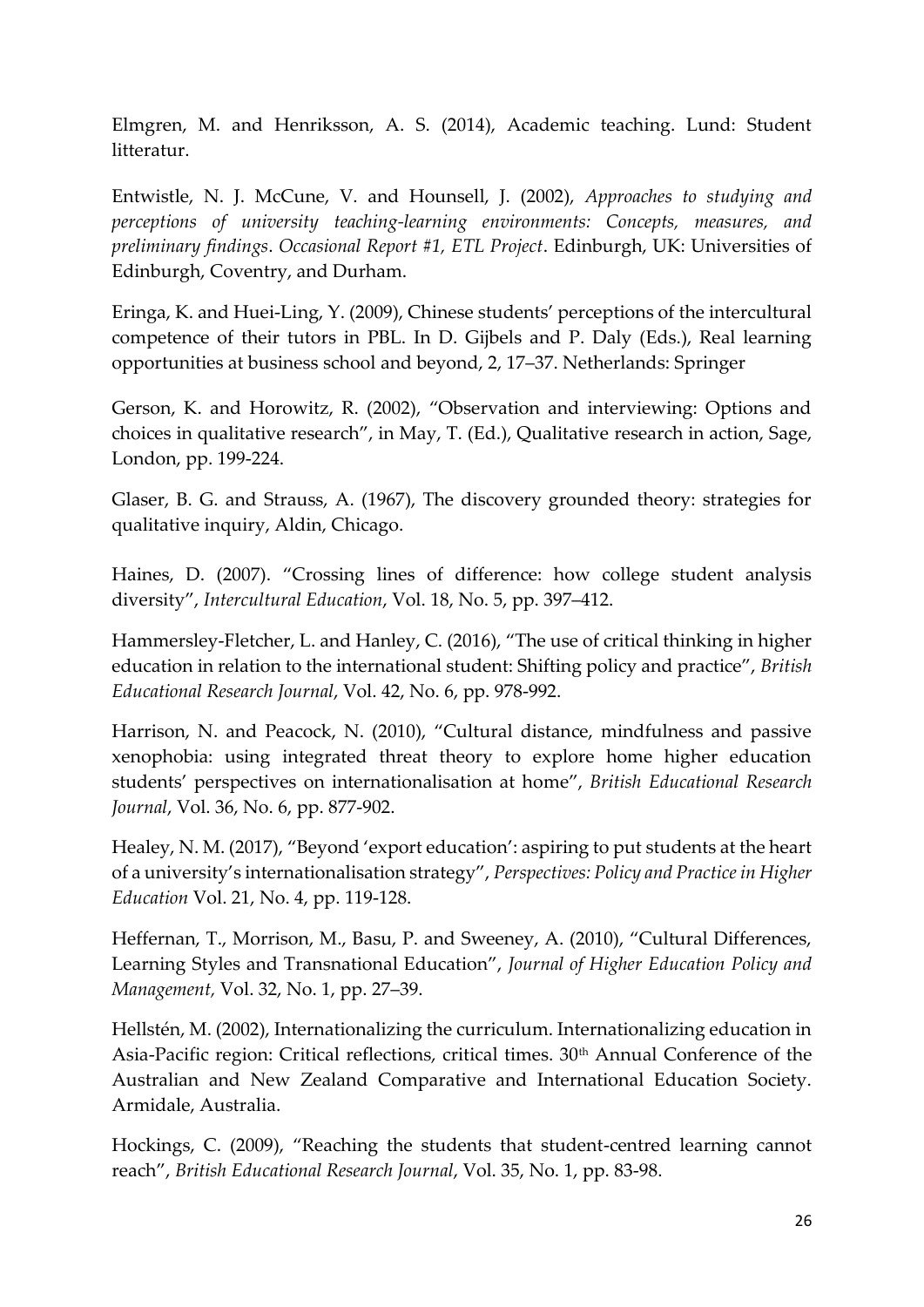Hyams-Ssekasi, D., Mushibwe, P. and Caldwell, E. F. (2014), "International Education in the United Kingdom: The Challenges of the golden opportunity for black-African students", *Sage Open* Vol. 4, No. 4, pp. 1-13.

Idris, A., Ion, G. and Seery, A. (2019), "Peer learning in international higher education: the experience of international students in an Irish university", *Irish Educational Studies*, Vol. 38, No. 1, pp. 1-24.

Jin, L. and Cortazzi, M. (2006), "Changing practices in Chinese cultures of learning". *Language, Culture and Curriculum*, Vol. 19, No. 1, pp. 5-20.

Kegan, R. (1994), In Over Our Heads: The Mental Demands of Modern Life, Harvard University Press; Cambridge, MA.

Kember, D. (1997), "A reconceptualization of the research into university academics' conceptions of teaching", *Learning and Instruction*, Vol. 7, No. 3, pp. 255-275.

Kemmis, S. and Edwards-Groves, C. (2017), Understanding education: History, politics and practices. Springer; Singapore.

Kennedy, P. (2002), "Learning cultures and learning styles: Myth-understandings about adult (Hong Kong) Chinese learners". *International journal of lifelong education*, Vol. 21, No. 5, pp. 430-445.

King, R., Findlay, A. and Ahrens, J. (2010), International student mobility literature review. Report to HEFCE, co-funded by the British Council, UK National Agency for Erasmus, November. Available at: [http://www.britishcouncil.org/hefce\\_bc\\_report2010.pdf.](http://www.britishcouncil.org/hefce_bc_report2010.pdf) Accessed 30<sup>th</sup> January 2017.

Kleinberg, O. and Hull, W. (1979), At a foreign university; an international study of adaptation and coping, Praeger, New York.

Knowles, M.S. (1980). The Modern Practice of Adult Education: From Pedagogy to Andragogy. 2nd edition, New York: Cambridge Books.

Knowles. M. (1989). The Making of an Adult Educator. San Francisco: Jossey-Bass.

Krueger, R. A. and Casey, M.A. (2000). Focus groups: A practical guide for applied research. Los Angeles.

Lago, C. (2003), Working with International Students: A Cross-Cultural Training Manual. Available at: [http://institutions.ukcisa.org.uk/Info-for-universities-colleges-](http://institutions.ukcisa.org.uk/Info-for-universities-colleges--schools/Publications--research/resources/34/Working-with-International-Students-A-Cross-Cultural-Training-Manual-2003) [schools/Publications--research/resources/34/Working-with-International-Students-A-](http://institutions.ukcisa.org.uk/Info-for-universities-colleges--schools/Publications--research/resources/34/Working-with-International-Students-A-Cross-Cultural-Training-Manual-2003)[Cross-Cultural-Training-Manual-2003.](http://institutions.ukcisa.org.uk/Info-for-universities-colleges--schools/Publications--research/resources/34/Working-with-International-Students-A-Cross-Cultural-Training-Manual-2003) Accessed 1st February 2017.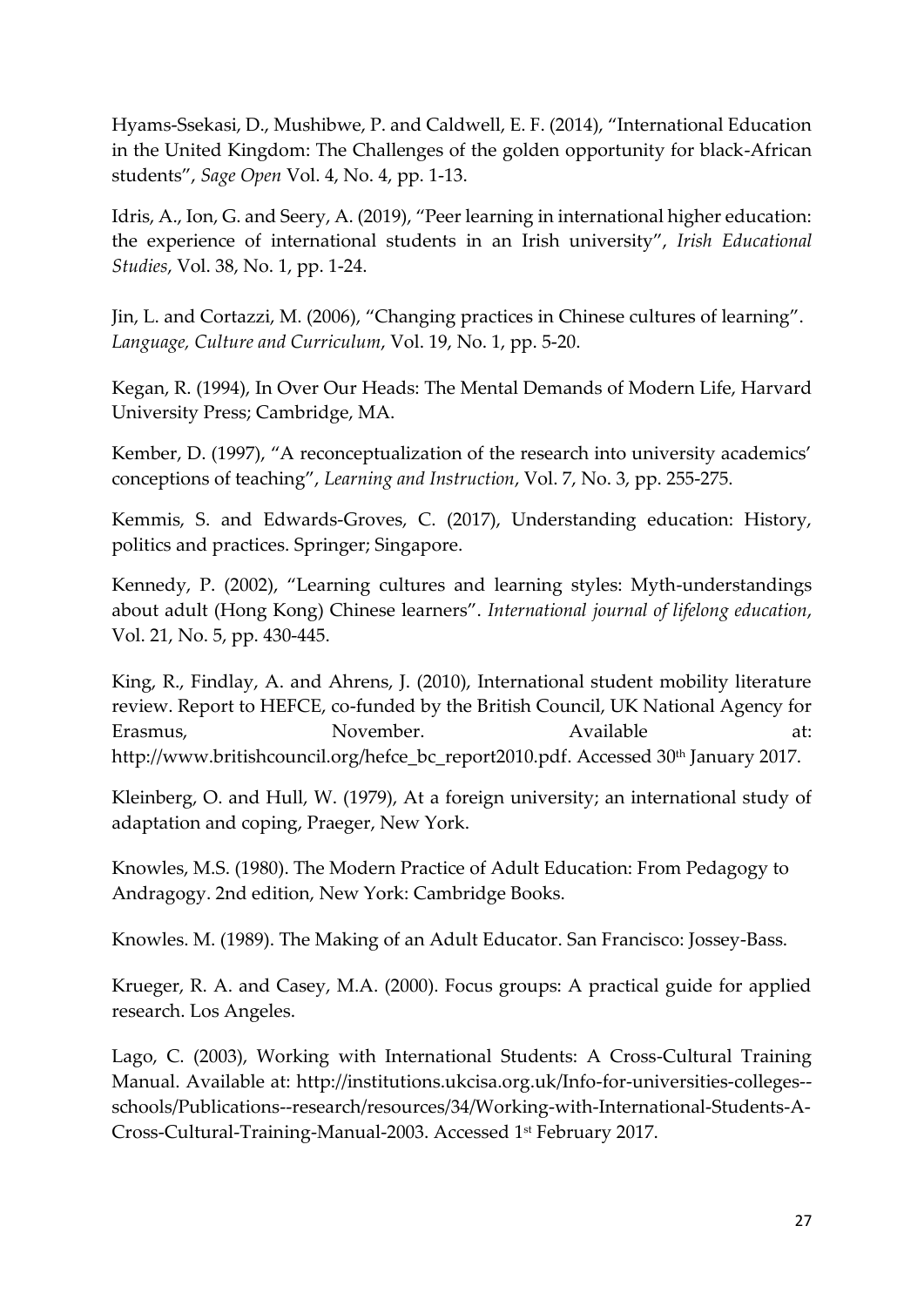Lamberton, G. and Ashton-Hay, S. (2015), "Preparing Chinese international business students for the transition to undergraduate study in Australia", *Journal of Research in International Education*, Vol. 14, No. 2, pp. 155-171.

Li, G., Chen, W. and Duanmu, J. L. (2010), "Determinants of international students' academic performance: A comparison between Chinese and other international students", *Journal of Studies in International Education*, Vol. 14, No. 4, pp. 389-405.

Lillyman, S. and Bennett, C. (2014), "Providing a positive learning experience for international students studying at UK universities: A literature review", *Journal of Research in International Education*, Vol. 13, No. 1, pp. 63-75.

Lomer, S., Papatsiba, V. and Naido, R. (2016), "Constructing a national higher education brand for the UK: Positional competition and promised capitals", *Studies in Higher Education,* Vol. 43, No. 1, pp. 134–153.

Ma, J. and Wen, Q. (2018), "Understanding international students' in-class learning experiences in Chinese higher education institutions", *Higher Education Research and Development,* Vol. 37, No. 6, pp. 1186-1200.

Major, E. M. (2005), "Co-national Support, Cultural Therapy, and the Adjustment of Asian Students to an English-Speaking University Culture", *International Education Journal*, Vol. 6, No. 1, pp. 84–95.

Mannan, M. (2007), "Student attrition and academic and social integration: Application of Tinto's model at the University of Papua New Guinea" *Higher Education*, Vol. 53, No. 2, pp. 147–165.

Marambe, K., Vermunt, J. D. and Boshuisen, H. (2012), "A cross-cultural comparison of student learning patterns in higher education." *Higher Education,* Vol. 64, No. 3, pp. 299-316.

Mascolo, M. F. (2009), "Beyond student-centered and teacher-centered pedagogy: Teaching and learning as guided participation." *Pedagogy and the Human Sciences*, Vol. 1, No. 1, pp. 3–27.

McLean, P. and Ransom, L. (2005) Building intercultural competencies. In J. Carroll & J. Ryan (eds). *Teaching International Students – Improving Learning for all* (pp45-62). Oxon: Routledge.

Moore, P. and Hampton, G. (2015), "It's a bit of a generalisation, but...' participant perspectives on intercultural group assessment in higher education." *Assessment and Evaluation in Higher Education*, Vol. 40, No. 3, pp. 390–406.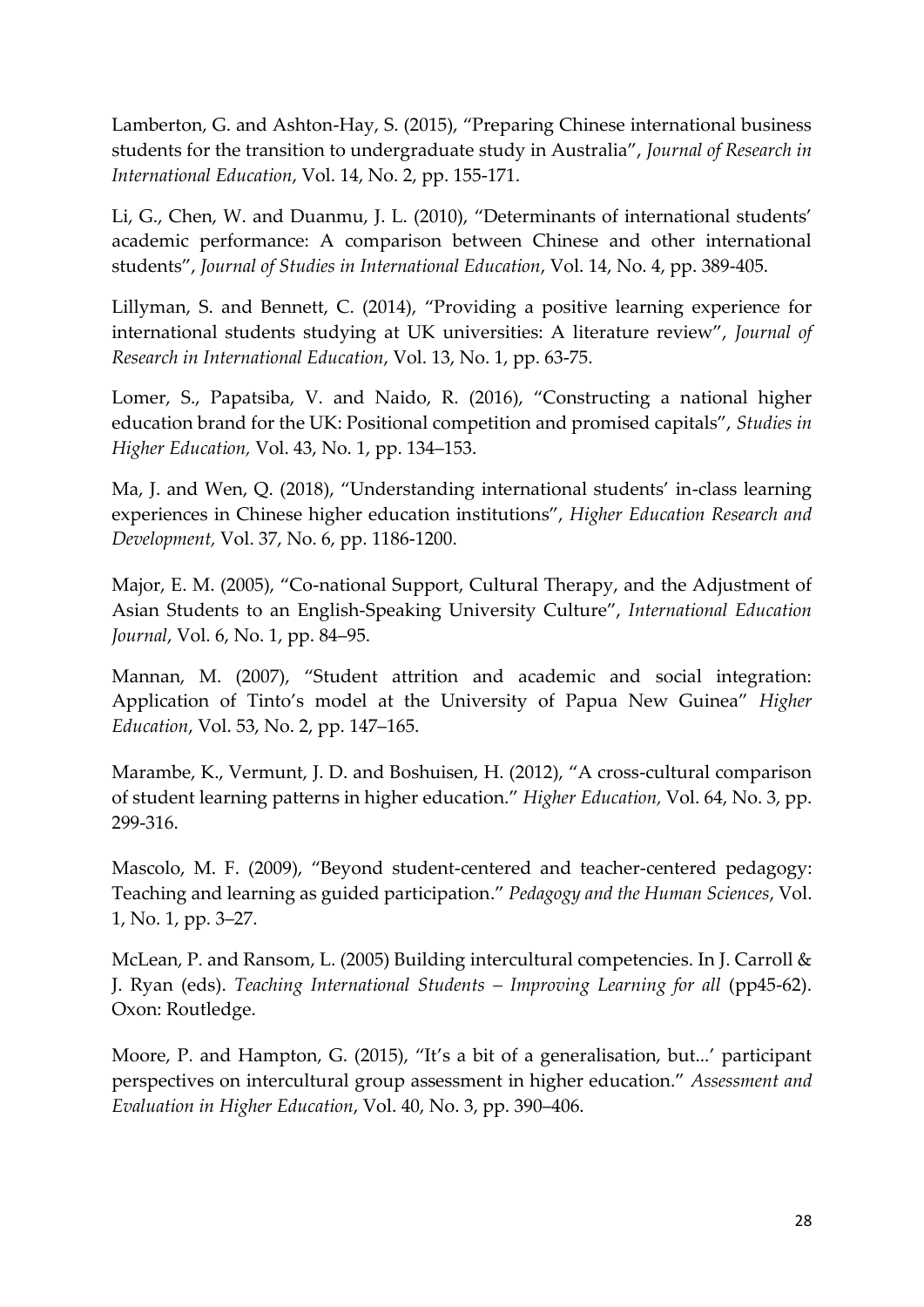Morrison, J., Merrick, B., Higgs, S. and Le Métais, J. (2005), "Researching the performance of international students in the UK", *Studies in Higher Education*, Vol. 30, No. 3, pp. 327-337.

Mushibwe, C. P. (2009), What are the effects of cultural traditions on the education of women? The study of the Tumbuka people of Zambia (Doctoral thesis). University of Huddersfield. Retrieved from: [http://eprints.hud.ac.uk/9090/.](http://eprints.hud.ac.uk/9090/) Accessed 27<sup>th</sup> January 2017.

Musil, C. M. (2006), Assessing Global Learning: Matching good intentions with good practice. Washington, DC: Association of American Colleges and Universities.

Myers, M. D. (2008), Qualitative research in business and management, Sage, Thousand Oaks, CA.

Nada, C. and Araujo, H. C. (2017), "The multicultural experience of international students in Portugal: A narrative approach", *Journal for Multicultural Education*, Vol. 11, No. 3, pp. 176–188.

Newsome, L. K. and Cooper, P. (2016), "International students' cultural and social experiences in a British University: 'Such a hard life [it] is here'". *Journal of International Students,* Vol. 6, No. 1, pp. 195-215.

Nguyen, P. M., Terlouw, C. and Pilot, A. (2006), "Culturally appropriate pedagogy: The case of group learning in a Confucian Heritage Culture context". *Intercultural Education*, Vol. 17, No. 1, pp. 1-19.

Norman, J. (2017), Student's self-perceived English accent and its impact on their communicative competence and speaking confidence: An empirical study among students taking English 6 in upper-Secondary School. Available at https://www.divaportal.org/smash/get/diva2:1146855/FULLTEXT01.pdf.

Oberg, K. (1960), "Cultural Shock: Adjustment to New Cultural Environment." *Practical Anthropology*, Vol. 7, No. 4, pp. 177–182.

O'Neil, G. and McMahon, T. (2005), Student– centred learning: What does it mean for students and lecturers? Available at: [http://eprints.teachingandlearning.ie/3345/1/O'Neill%20and%20McMahon%202005.p](http://eprints.teachingandlearning.ie/3345/1/O) [df.](http://eprints.teachingandlearning.ie/3345/1/O) Accessed 15<sup>th</sup> January 2016.

Okpu, T. (2016), Employee voice and workers commitment in Nigerian workplace. Lap lambert Academic Publishing.

Pascarella, E. and Terenzini, P. (1991), How College Affects Students: Findings and Insights from Twenty Years of Research, Jossey-Bass, San Francisco.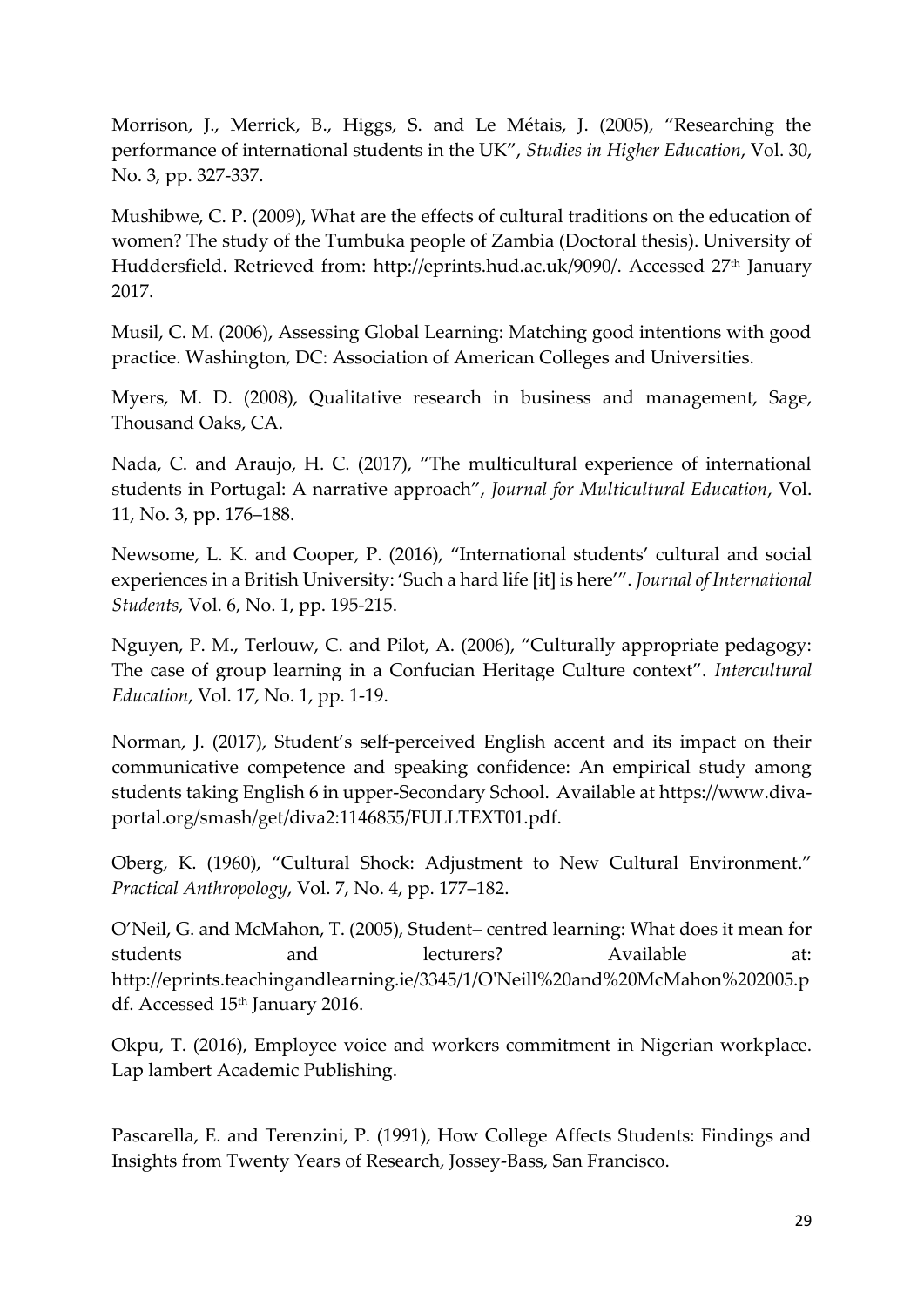Patton, M.Q. (2002). Qualitative evaluation and research methods. (3rd ed.). Thousand Oaks, CA: Sage.

Peters, D.E. (2010), International Students and Academic Libraries: A Survey of Issues and Annotated Bibliography, Scarecrow Press, Lanham, MD.

Pike, A. and Harrison, J. (2011), "Crossing the FE/HE Divide: The Transition Experiences of Direct Entrants at Level 6", *Journal of Further and Higher Education*, Vol. 35, No. 1, pp. 55-67.

Ploner, J. (2018), "International students' transitions to UK Higher Education – revisiting the concept and practice of academic hospitality", *Journal of Research in International Education*, Vol. 17, No. 2, pp. 164-178.

Quan, R., He, X. and Sloan, D. (2016), "Examining Chinese postgraduate students' academic adjustment in the UK higher education sector: a process-based stage model", *Teaching in Higher Education*, Vol. 21, No. 3, pp. 326-343.

Robertson, M., Line, M., Jones, S. and Thomas, S. (2000), "International students, learning environments and perceptions: A case study using the Delphi technique". *Higher Education Research and Development*, Vol. 19, No. 1, pp. 89-102.

Rodgers, R. F. (1990), "Recent theories and research underlying student development", in Creamer, D. G. and Associates, College student development: Theory and practice for the 1990s, American College Personnel Association, Alexandria, VA, pp. 27-79.

Rizvi, F. (2007), "Internationalization of curriculum: A critical perspective", in Hayden, M., Levy, J. and Thompson, J. (Eds.), The Sage handbook of international education, Sage, London, pp.390-440.

Ryan, J. (2011), "Teaching and learning for international students: Towards a transcultural approach", *Teachers and Teaching*, Vol. 17, No. 6, pp. 631-648.

Saunders, M., Lewis, P. and Thornhill, A. (2012). Research methods for business students. (8<sup>th</sup> ed). Harlow: Pearson.

Schweisfurth, M. and Qing, G. (2009), "Exploring the experiences of international students in UK higher education: possibilities and limits of interculturality in university life", *Interculturality and Higher Education,* Vol. 20, No. 5, pp. 463-473.

Shaheen, N. (2016), "International students' critical thinking–related problem areas: UK university teachers' perspectives", *Journal of Research in International Education*, Vol. 15, No. 1,pp. 18-31.

Sharan, S. (1990), Cooperative learning: Theory and research, NY: Praeger, New York*.*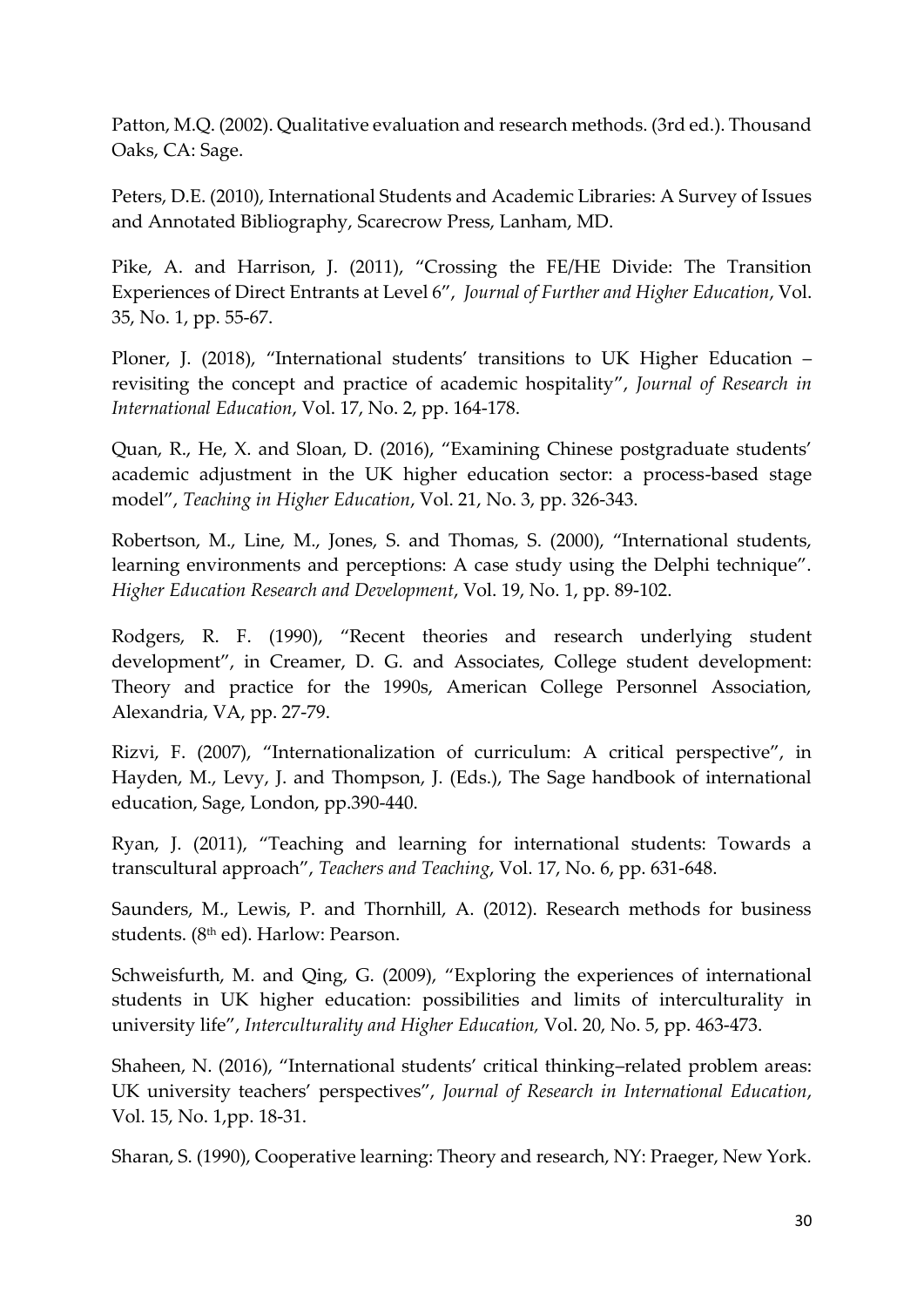Sherraden, M. (2001), "Asset building policy and programs for the poor", in Shapiro, T. and Wolff, E. N. (Eds.), Assets for the Poor: The Benefits of Spreading Asset Ownership, Russell Sage Foundation, New York, pp. 302–33.

Silverman, D. (2006), Interpreting qualitative data (3rd ed.). London: Sage.

Singaram, V. S., van der Vleuten, C. P. M., Stevens, F. and Dolmans, D. H. J. M. (2011). "For most of us Africans, we don't just speak": a qualitative investigation into collaborative heterogeneous PBL group learning." *Advances in Health Sciences Education*, Vol. 16, No. 3, pp. 297–310.

Sluss, D. M. and Ashforth, B. E. (2007), "Relational Identify and Identification: Defining Ourselves through Work Relationships", *Academy of Management Review*, Vol. 32, No. 1, pp. 9–32.

Smith, S. H. and Paracka, D. J. (2018), "Global learning is shared learning: Interdisciplinary intercultural competence at a comprehensive regional university", *International Journal of Intercultural Relations*, Vol. 63, pp. 17-26.

Strauss, A. and Corbin, J. (1998), Basics of Qualitative Research: Techniques and Procedures for Developing Grounded Theory (2nd ed.), Sage Publications, Thousand Oaks, London.

Tang, N. and Nollent, A. (2007), UK Transnational Education in China and Hong Kong. [http://www.britishcouncil.org/eumd-information-research-tne-china-hk.htm.](http://www.britishcouncil.org/eumd-information-research-tne-china-hk.htm) Accessed 17<sup>th</sup> June 2016.

Thanh, P. T. H. (2014), Implementing cross-cultural pedagogies: Cooperative learning at Confucian Heritage Cultures. Springer; Singapore, Heidelberg, New York, London.

Tiffany, P. G. (2012), An international student's guide to British accents. Available at [https://istudyabroad.wordpress.com/2012/08/25/an-international-students-guide-to](https://istudyabroad.wordpress.com/2012/08/25/an-international-students-guide-to-british-accents/)[british-accents/.](https://istudyabroad.wordpress.com/2012/08/25/an-international-students-guide-to-british-accents/) Accessed 24<sup>th</sup> July 2016.

Tinto, V. (1987), Leaving College, University of Chicago Press, Chicago.

Torbiorn, I. (1994), "Dynamics of cross-cultural adaptation", in Althen, G. (Ed.), Learning across cultures, NAFSA, New York, pp. 31-56.

UKCISA (2015), International students in the UK: Strengths, challenges and opportunities. A report on the UKCISA regional conferences 2014-201515. Available at [http://www.ukcisa.org.uk/uploads/media/221/17664.pdf.](http://www.ukcisa.org.uk/uploads/media/221/17664.pdf) Accessed 18<sup>th</sup> November 2018.